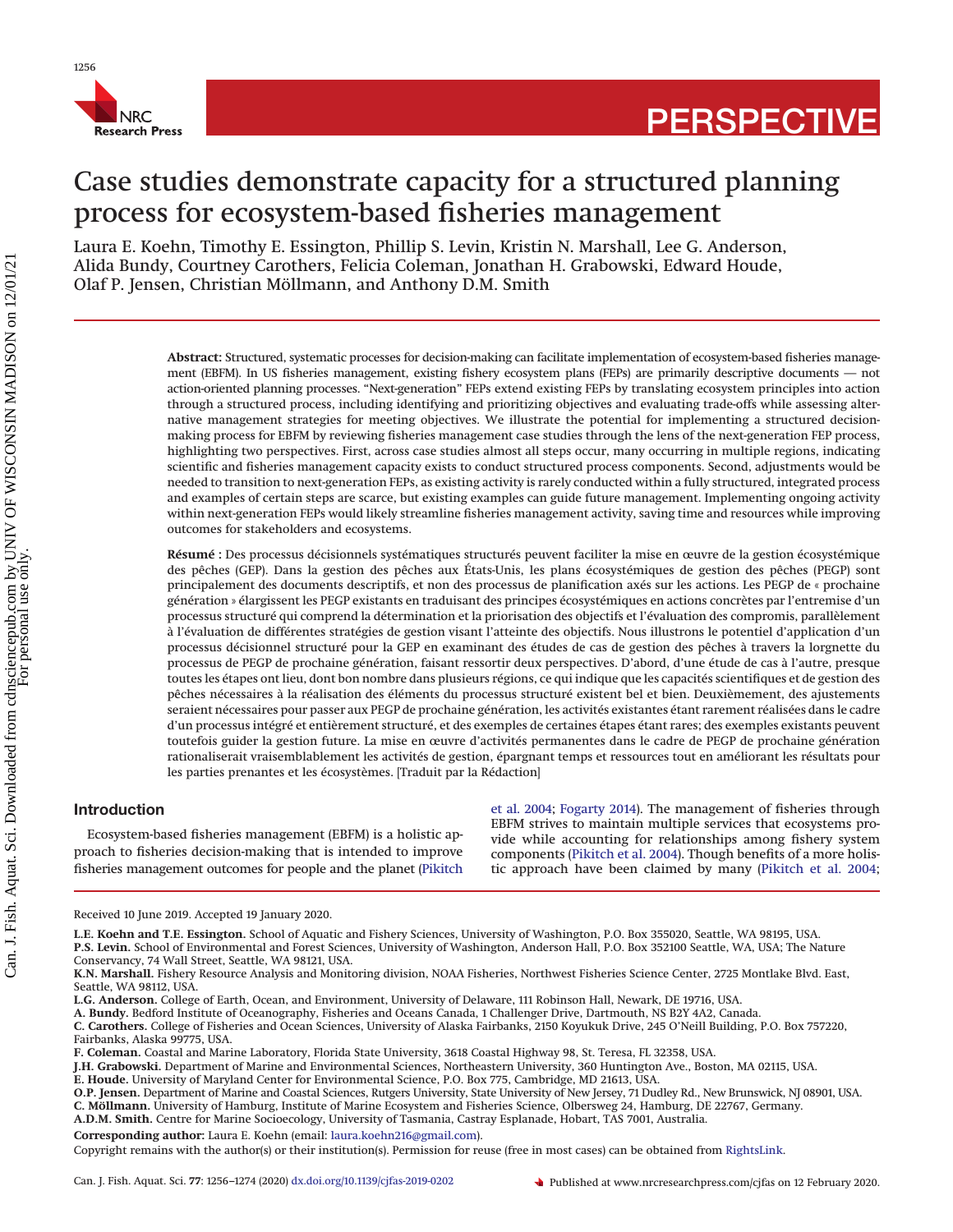[Tyrrell et al. 2011;](#page-11-1) [Fogarty 2014\)](#page-10-0), the majority of fisheries are managed with a focus on maximizing sustainable catches of individual species without considering the consequences on the larger system, including habitat, climate, species interactions, and human dimensions such as cultural, social, and economic considerations [\(Pitcher et al. 2009;](#page-11-2) [Travis et al. 2014\)](#page-11-3). In relation to this, the incorporation of EBFM principles into tactical fisheries management has been rare [\(Skern-Mauritzen et al. 2016;](#page-11-4) [Marshall et al.](#page-10-1) [2019\)](#page-10-1).

To improve fisheries decision-making in an ecosystem context, many tools and processes have been proposed for EBFM implementation [\(Essington et al. 2016\)](#page-10-2). Tools such as ecosystem modeling [\(Collie et al. 2016\)](#page-10-3), management strategy evaluation (MSE), ecological risk assessment [\(Smith et al. 2007\)](#page-11-5), portfolio approaches [\(Sanchirico et al. 2008\)](#page-11-6), and ecosystem indicators [\(Link](#page-10-4) [and Watson 2019;](#page-10-4) [Tam et al. 2019;](#page-11-7) [Fu et al. 2019\)](#page-10-5), to name a few, have all been suggested for implementation of EBFM. Similarly many stepwise frameworks or processes for fisheries management have been proposed that include synthesis of ecosystem information and subsequent quantitative analyses [\(FAO 2003,](#page-10-6) [2009;](#page-10-7) [Levin et al. 2009;](#page-10-8) [Fletcher et al. 2010;](#page-10-9) [Möllmann et al. 2013\)](#page-10-10). Fisheries managers have adopted some of these approaches into practice outside of the US, including in Europe [\(FAO 2003,](#page-10-6) [2009\)](#page-10-7) and Australia [\(Fletcher et al. 2010;](#page-10-9) [Hobday et al. 2011\)](#page-10-11). Within the US, the National Marine Fisheries Service (NMFS) recently proposed a roadmap for EBFM [\(National Marine Fisheries Service](#page-10-12) [2016\)](#page-10-12), and NOAA Integrated Ecosystem Assessments (IEAs) have been developed for most regions [\(https://www.integratedecosystem](https://www.integratedecosystemassessment.noaa.gov/) [assessment.noaa.gov/\)](https://www.integratedecosystemassessment.noaa.gov/). These tools and associated guidance are strategic in nature, and the underlying principles have largely not been translated into policy action to implement EBFM (i.e., no clear measurable objectives, strategies, and specified management responses and tactics).

Despite the plethora of tools and processes that have been proposed for implementing EBFM, there is still a sentiment among fisheries managers in the US and some scientists that tools for implementing EBFM are not yet ready for putting ecosystem principles into action. Scientists continue to point to potential shortcomings of current analytical tools, such as ecosystem models [\(Espinoza-Tenorio et al. 2012;](#page-10-13) [Hilborn et al. 2017\)](#page-10-14). Regional Fishery Management Council advisory bodies continue to comment on the inabilities and limited capabilities of ecosystem models and MSE for use in management, including for developing quantitative ecosystem objectives [\(Pacific Fishery Management Council](#page-11-8) [2019\)](#page-11-8) and for tactical management [\(Pacific Fishery Management](#page-11-9) [Council 2018\)](#page-11-9). Others have noted existing data gaps that prevent advances in EBFM implementation [\(South Atlantic Fishery](#page-11-10) [Management Council 2016\)](#page-11-10). Councils have also implied that the information they need for complex analytical analyses for the NOAA EBFM roadmap initiative are "not well documented in the scientific literature", including for ecosystem risk assessment and ecosystem-level trade-off analysis via MSE [\(Pacific Fishery](#page-11-11) [Management Council 2016\)](#page-11-11). And without further information (such as an EBFM toolbox), it will be "difficult to implement any meaningful EBFM" [\(Gulf of Mexico Fishery Management Council](#page-10-15) [2016\)](#page-10-15). However, based on our experience, examples of activities and analyses exist in current management, and the capacity does exist for councils to begin incorporating EBFM principles into actionable management now via a recently developed framework: "Next-Generation Fishery Ecosystem Plans" [\(Levin et al. 2018\)](#page-10-16) and tools encompassed in this framework.

Existing fishery ecosystem plans (FEPs) are mainly descriptive and do not directly link to fisheries management actions [\(Wilkinson and Abrams 2015;](#page-11-12) [Essington et al. 2016;](#page-10-2) [Marshall et al.](#page-10-17) [2018;](#page-10-17) [Dawson and Levin 2019\)](#page-10-18), but next-generation FEPs explicitly translate EBFM principles into action [\(Levin et al. 2018;](#page-10-16) [Marshall](#page-10-17) [et al. 2018\)](#page-10-17). Existing FEPs were originally devised to be guidance documents for US Regional Fisheries Councils [\(Ecosystem](#page-10-19) [Principles Advisory Panel 1999\)](#page-10-19) and mainly include information on interactions within an ecosystem across multiple individually managed fisheries stocks (via fisheries management plans, FMPs), without providing advice to link that information to fisheries management actions [\(Marshall et al. 2018\)](#page-10-17). The Lenfest Ecosystem Task Force (hereinafter referred to as "Task Force") reviewed the current state of policy, science, and decision-making processes related to EBFM, including existing FEPs, and suggested that a more structured, systematic, and transparent process is needed to overcome impediments and foster implementation of EBFM [\(Essington et al. 2016\)](#page-10-2). They specifically proposed "next-generation" fishery ecosystem plans that expand on existing FEPs (hence "next-generation"). The process for next-generation plans is founded in adaptive management, is both structured and transparent, and includes periodic reassessment and modification of strategies based on learning that ensues from implementation [\(Essington et al. 2016;](#page-10-2) [Levin et al. 2018\)](#page-10-16). Specific steps and tools applied within the next-generation process address perceived challenges to EBFM implementation, particularly related to uncertainty, complexity, and lack of clear objectives [\(Essington et al.](#page-10-2) [2016\)](#page-10-2)

The next-generation fishery ecosystem planning process is an avenue for operationalizing EBFM or "putting EBFM into practice" [\(Marshall et al. 2018\)](#page-10-17). [Levin et al. \(2018\)](#page-10-16) describe in detail how next-generation FEPs lead to actionable EBFM. In short, this process shares many features with other structured decision-making processes (e.g., the IEA processes developed within NOAA), but FEPs are Fishery Management Council products, which create more opportunity for actionable management responses. Like the first generation of FEPs, next-generation FEPs still contain aspirational goals for managing fisheries in an ecosystem context and descriptions of systems, but they also have explicit steps for identifying measurable objectives and prioritizing objectives. Nextgeneration FEPs contain steps to formally evaluate trade-offs and analyze how different actions can achieve measurable objectives. Ideally, next-generation FEPs would analyze outcomes and objectives from a triple-bottom line perspective — ecological, economic, and social [\(Marshall et al. 2018\)](#page-10-17). This process places management activity in a structured framework so that decisions are transparent and not ad hoc [\(Marshall et al. 2018\)](#page-10-17).

[Levin et al. \(2018\)](#page-10-16) note that steps in the proposed nextgeneration FEP process are already being carried out by fisheries managers (e.g., [Dawson and Levin 2019\)](#page-10-18). Here, we review case studies of fisheries management systems globally to show how individual steps in the process have been completed in many regions, demonstrate examples of these actions, and provide recommendations for moving fisheries decision-makers towards the use of next-generation FEPs for implementing EBFM. By reviewing how activity within current fisheries management matches steps in the next-generation FEP process, we can show the potential for managers, including Fishery Management Councils, to implement EBFM via the next-generation FEP process. Though FEPs are generally a US fisheries management tool, next-generation FEPs are a structured decision-making process that could be applied to other regions as well. We specifically show and address the following: (*i*) In the US, Canada, Australia, and Europe, a diverse array of ongoing fisheries management activities exist that match the steps of the proposed next-generation Fishery Ecosystem Plan process, indicating that potential exists for management to conduct this process. Throughout this paper, we provide examples of steps as illustrations for fisheries managers for tackling these tasks in the future. (*ii*) At the same time, a few key steps are not commonly conducted, and ongoing activity is rarely conducted as a fully structured, integrated process. Also, for certain activities, modifications would be needed to further align ongoing management activity with specific details described in the process. (*iii*) However, examples of almost all steps exist and fisheries man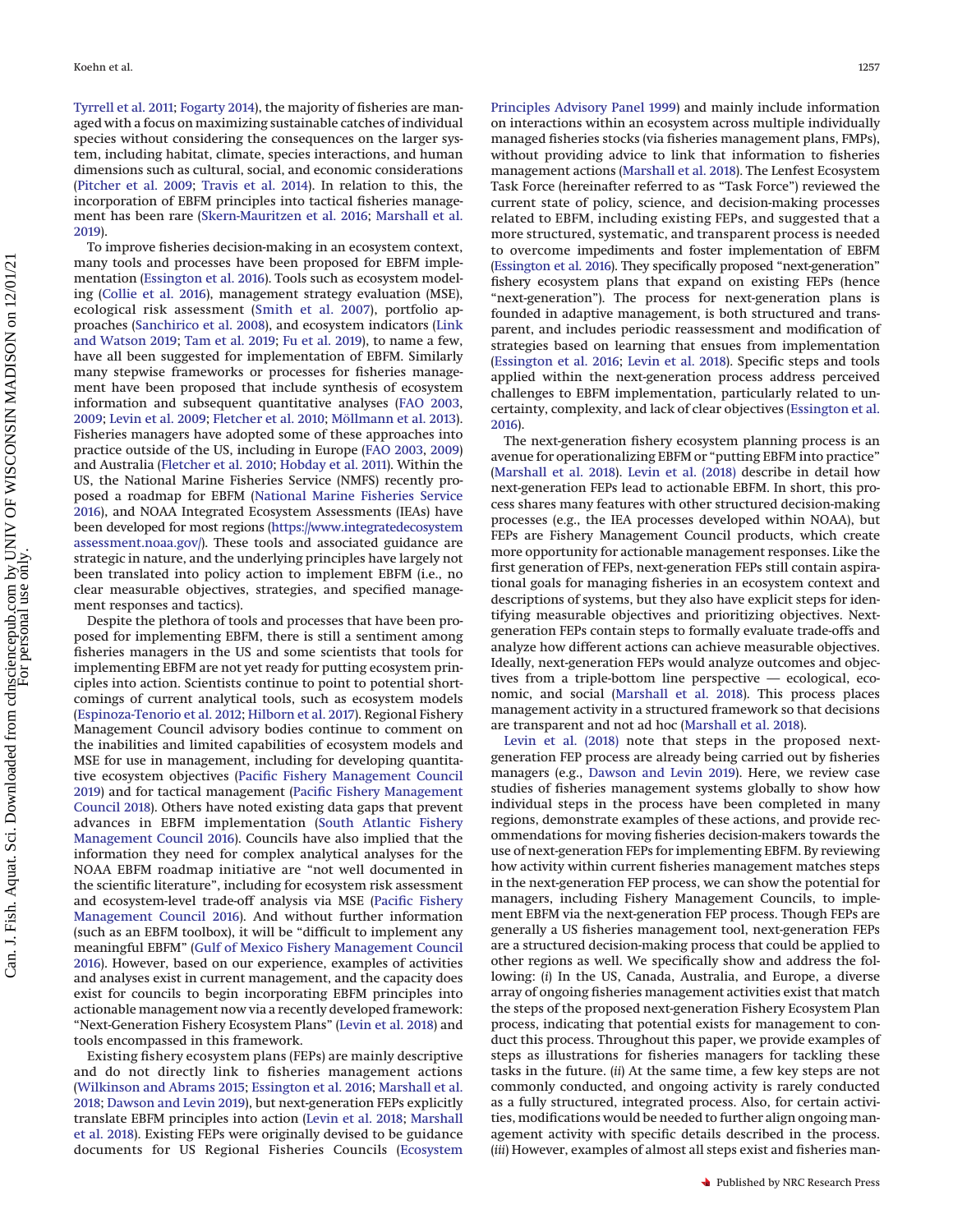<span id="page-2-0"></span>**Box 1.** Next-Generation Fishery Ecosystem Plan Process.

The planning process begins with 1. *Where are we now?* which includes understanding the current fishery system, through taking an inventory of the system or developing a conceptual model of the ecosystem, selecting and calculating indicators that represent the current status of components of the system (fish species, fisheries, predators, etc.), and taking an inventory of potential threats to the ecosystem. The next component (2. *Where are we going?*) and steps therein involve creating broad vision statements that are then broken down into several strategic objectives for multiple domains (ecological, economic, etc.). Risks to meeting the objectives are identified, prioritized and reduced to a few key objectives, and then these selected few are reconfigured and specified as measurable, achievable operational objectives.



Figure 1 modified from Levin et al. (2018). Process proposed for developing next-generation Fishery Ecosystem Plans.

Component 3, *How will we get there?*, involves developing indicators and reference points based on objectives (targets, limits, or system states to avoid) and evaluating multiple management actions to determine which meet the objectives from component 2 based on the indicators and reference points. Then, based on this analysis, selecting one of the management strategies for implementation. Next, 4. *Implement the plan*, includes the final planning logistics of how the management action will be implemented, including potentially, work plans, timelines, etc. Management actions are then monitored overtime to see if objectives are met (5. *Did we make it?*). This can lead to changes in the development and implementation of indicators, reference points, and management strategies, as in Adaptive Management ("Adjust and Learn" arrows, inner loop). On a large, slower scale, the process repeats based on changes to the ecosystem (large loop).

agers can learn from these when beginning to implement the next-generation FEP process.

# **The next-generation ecosystem plan process**

Using the planning process described for next-generation FEPs [\(Box 1;](#page-2-0) [Essington et al. 2016\)](#page-10-2), we illustrate how current fisheries management activity, both inside and outside the US, matches this planning process and show this tool to be a feasible next step for EBFM implementation. For brevity, we refer to the nextgeneration FEP process as either "Next-generation or ecosystem planning process" or more simply "planning process". A full description of the process can be found in [Levin et al. \(2018\)](#page-10-16) and [Essington et al. \(2016\).](#page-10-2) We refer to the high-level categories in the planning process, such as *Where are we now?*, *Where are we going?*, etc. as "components" of the plan and indicate them with italic font, and actions within each component (bullet points in [Box 1;](#page-2-0) e.g., "Develop a conceptual model and system inventory", "Select and calculate indicators," etc.) are referred to as "steps" and are indicated with quotation marks. For component 4 (*Implement the plan*), we used a simpler review, looking only for any evidence of putting the plan into action. Similarly, for component 5 (*Did we make it?*), there is only one action, which defines the component, so there are no individual steps to analyze for this component. This gives a total of 14 steps that we illustrate fisheries management activity for (three steps in component 1, five steps in component 2, four steps in component 3, and then components 4 and 5 each having a single step).

# **Case study selection and review**

Based on our collective experience, we reviewed 10 case studies to illustrate where current fisheries management actions match steps in the next-generation process. We chose each case study based on a current use of EBFM or an ecosystem approach (known management activity), a need for EBFM, or a known connection between parts of the ecosystem (species to species, species to environment, etc.) and known activity related to the planning process. We also selected case studies covering a wide range of regions in the US, with three additional case studies from outside of the US providing international perspectives and examples. We note that other management examples from these regions may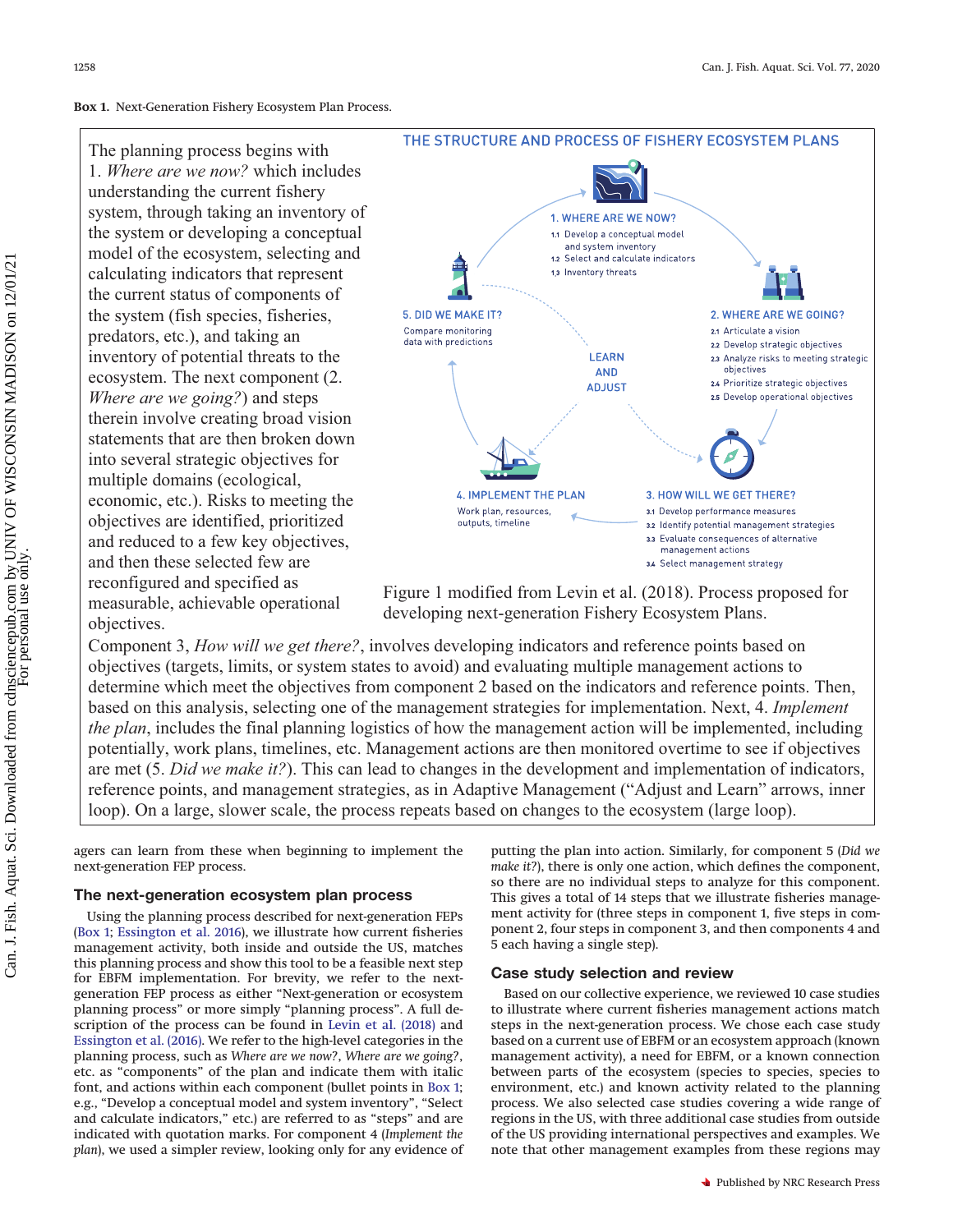| Case study region                                               | Fisheries management issue                                       |
|-----------------------------------------------------------------|------------------------------------------------------------------|
| New England                                                     | Habitat area closures for improved groundfish protection         |
| Mid-Atlantic                                                    | Butterfish and habitat-based survey availability                 |
| Mid-Atlantic – Chesapeake Bay                                   | Needs of menhaden predators                                      |
| <b>Gulf of Mexico</b>                                           | Environmentally linked mortality of gag grouper                  |
| Northeast Pacific                                               | Pacific sardine and environmentally linked harvest control rules |
| Northeast Pacific – US west coast Interacting protected species |                                                                  |
| Bering Sea                                                      | Groundfish and avoiding ecosystem overfishing                    |
| Western Scotian Shelf                                           | Declining traditional fisheries                                  |
| Eastern Baltic Sea                                              | Cod-herring-sprat interactions                                   |
| Eastern and southern Australia                                  | Small pelagic fishery impacts on the ecosystem                   |

<span id="page-3-0"></span>**Table 1.** The 10 case study regions and management issues examined to evaluate management activity related to the steps in the proposed next-generation fishery ecosystem plan process.

also represent an ecosystem perspective or need for EBFM, but we chose to focus on case studies that illustrate a range of EBFM topics and range of examples of process steps. Finally, each author of this paper has expert knowledge in at least one of the case study regions; consequently, the case study topics also reflect the expertise of the regional author. The regional experts include academics as well as members of government agencies, Regional Fishery Management Councils, and US Regional Council Scientific and Statistical Committees.

Six of the eight US Fishery Management Councils are represented by the US case studies, with no case studies for the Western Pacific Fishery Management Council or the Caribbean Fishery Management Council (a consequence of there being no Task Force members from these regions). Though the Western Pacific Fishery Management Council has developed FEPs, these do not differ substantially from FEPs in other regions or from FMPs (see [Essington](#page-10-2) [et al. 2016\)](#page-10-2), so likely another case study would add more examples but not alter our conclusions about capacity for the ecosystem planning process as a whole. The final case study regions and main management issue or topic for each region are listed in [Table 1.](#page-3-0) From here forward, we generally refer to each case study in shorthand by either its location or key species.

Each regional expert author provided information on an individual case study [\(Appendix A\)](#page-11-13). We collated information for each case study that highlights a specific major management question(s) or challenge(s) and how management action around that challenge exemplifies the steps in the planning process. Each author first provided information on two main questions for an individual case study: "What is the major fishery system issue relevant to management?" and "What management actions have occurred to address that issue?" Authors then considered each step in the process and identified whether action related to the definition of those steps had occurred pertaining to the main management issue for that case study.

Additionally, we conducted searches of US Fisheries Council and fisheries management documents and websites to find additional examples of activities occurring related to the individual steps in the ecosystem planning process for specific US case studies. We searched Council websites, NMFS science center websites, and NOAA regional IEA websites for activity related to specific steps — particularly steps within the first two components ("Develop a conceptual model and system inventory", "Select and calculate indicators", "Articulate a vision", and "Develop strategic objectives", and "Develop operational objectives", etc.) that are more broadly applicable at a regional scale than other steps. We searched documents of Council minutes and previous stock assessments only when it was known (through author expert knowledge) that a specific management action or plan (related to a step in the planning process) was considered at a specific meeting or in a specific assessment. Finally, we contacted regional scientists or managers (US Fisheries Council members) when we knew there

was action related to a specific step, but we needed additional information to clarify what had occurred.

We identified and enumerated case study activity for each of the planning process steps (14 steps) only when that activity was applied to a management decision in an ecosystem context (hereinafter called management activity). Management activity refers to actions taken by the Councils in the US or other governing body for international case studies (Department of Fisheries and Oceans Canada (DFO), International Council for the Exploration of the Seas (ICES) or European Union (EU) council, or the Australian Fisheries Management Authority). It also refers to US management authorities outside of Councils (such as the Atlantic States Marine Fisheries Commission, ASMFC) and plans or recommended actions presented to or intended for Council use (i.e., IEA, Chesapeake Bay Fishery Ecosystem Plan). Reference to "fisheries managers" pertains to managers within these entities.

By "ecosystem perspective", the action taken must be related to multiple components in the system and not focused on a single species in isolation from its environment. Such actions included those related to habitat, environment and (or) climate, trophic interactions, protected species, and indigenous and traditional fisheries. This criteria for ecosystem perspective adheres to definitions of both ecosystem approaches to fisheries management and EBFM as defined by NMFS in the EBFM roadmap [\(National](#page-10-12) [Marine Fisheries Service 2016\)](#page-10-12), therefore focusing on the ecological side of triple-bottom line management (ecological, social, and economic). Activities within management must be from an ecosystem perspective to show that the next-generation process can be accomplished for EBFM specifically (rather than just singlespecies management).

We also made note of any documented presence and extent of stakeholder involvement that occurred within the management activity. By stakeholder involvement, we mean stakeholder involvement in multiple steps throughout the process and where stakeholders participate throughout the process beyond solely consultation, in a manner specifically defined by the nextgeneration FEP planning process [\(Essington et al. 2016\)](#page-10-2).

We illustrate where examples of each step have occurred in a binary fashion (did or did not occur) using criteria described in [Table 2.](#page-4-0) This determination was made for each case study by the primary author and the author who provided the information for the case study and was reviewed by a core set of the authors. We note that in general, our benchmark for "occurrence" was based on a modest level of activity related to each step. Also, activity for individual steps did not need to occur in coordination with other steps in a structured process (although that is the eventual goal). Criteria used to determine whether a step was completed were directly related to the definition of each step from [Levin et al.](#page-10-16) [\(2018\).](#page-10-16) We also note that fisheries managers may have completed steps for other fisheries in the system, but we focus on activities related to the specific case studies. This may result in some varia-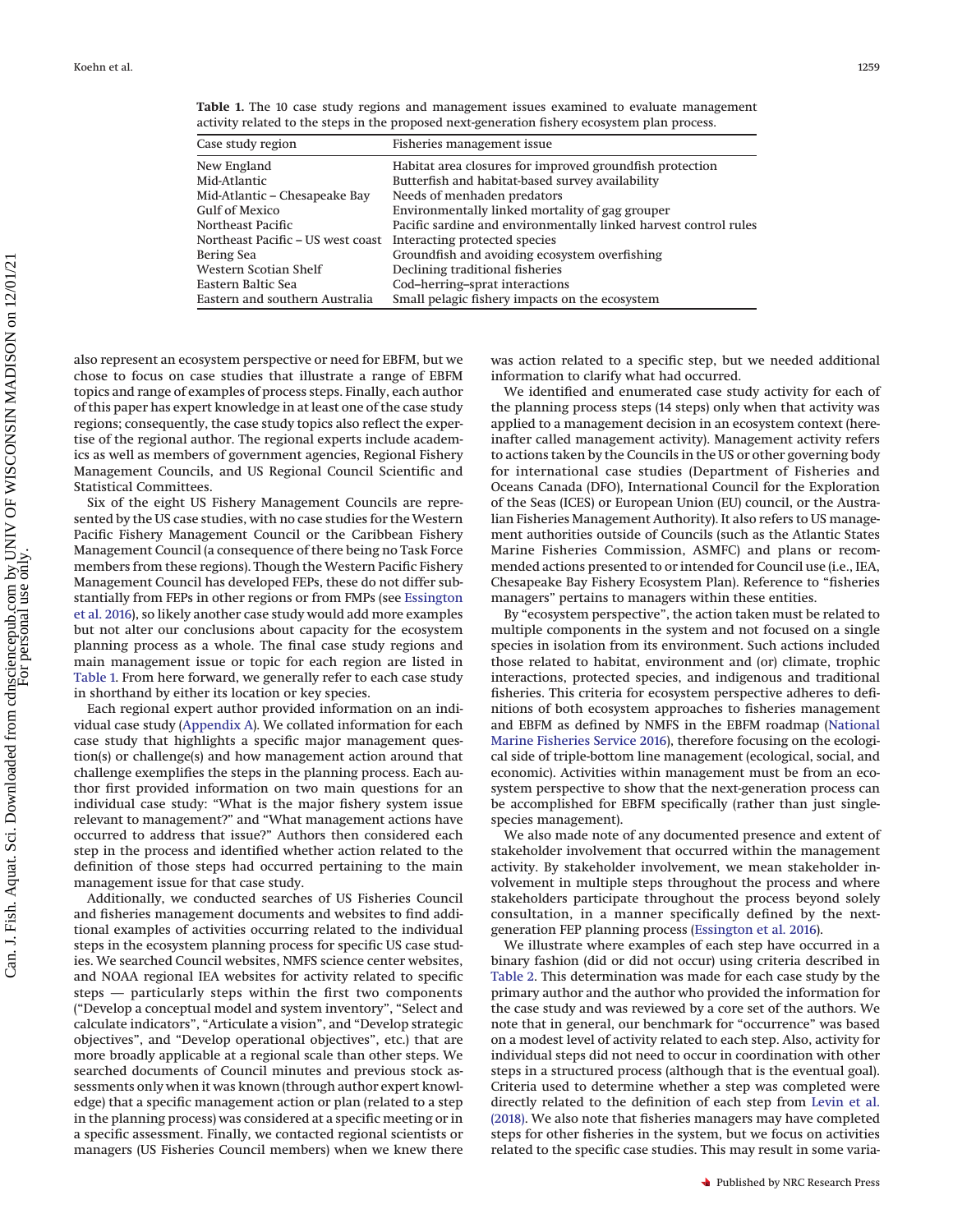| Component                 | Step                                                                                                   | Minimum criteria for completion                                                                                                                                                                                                                                                                                                                                                                                                                                                     |
|---------------------------|--------------------------------------------------------------------------------------------------------|-------------------------------------------------------------------------------------------------------------------------------------------------------------------------------------------------------------------------------------------------------------------------------------------------------------------------------------------------------------------------------------------------------------------------------------------------------------------------------------|
| 1, Where are we now?      | 1.1, "Develop a conceptual model and<br>system inventory"<br>1.2, "Select and calculate indicators"    | A summary of multiple (at least two) components of the fishery system and<br>connections between those multiple components.<br>Selected and documented indicators related to at least two system<br>components and status and (or) trend of each indicator. Indicators are                                                                                                                                                                                                          |
|                           | 1.3, "Inventory threats"                                                                               | selected using best practices (not ad hoc indicators; see Essington et al. 2016).<br>Within documentation, mention of at least two threats to the entire system<br>or a component of the system; does not need to be a literal list.                                                                                                                                                                                                                                                |
| 2, Where are we going?    | 2.1, "Articulate a vision"                                                                             | A broad statement about management goals or core values for a fishery<br>system — must refer to multiple components in the system or the system                                                                                                                                                                                                                                                                                                                                     |
|                           | 2.2, "Develop strategic objectives"                                                                    | as a whole (no single species).<br>Similar to vision statement but more specific; must relate to multiple<br>components in a system or one component's connection to other parts of<br>the system - should relate directly to main case study topic.                                                                                                                                                                                                                                |
|                           | 2.3, "Analyze risks to meeting<br>strategic objectives"                                                | Any qualitative or quantitative evaluation of risk related to the main<br>species or topic of the case study with reference to some other<br>components in the system (at least one other component).                                                                                                                                                                                                                                                                               |
|                           | 2.4, "Prioritize strategic objectives"                                                                 | Some explicit prioritization of the strategic objectives; must mention<br>objective related to main case study topic.                                                                                                                                                                                                                                                                                                                                                               |
|                           | 2.5, "Develop operational objectives"                                                                  | More specific objectives that do or do not stem directly from the strategic<br>objectives; must contain main topic of the case study in reference to its<br>connection to the larger system or another component in the system (not<br>solely a single species objective); must contain either a desired value or value<br>to avoid or directional goal for the future; may be implied by later steps<br>(performance measures or strategies chosen) but must be explicitly stated. |
| 3, How will we get there? | 3.1, "Develop performance measures"                                                                    | Selection of any performance measures used to evaluate potential<br>management strategies for meeting objectives; ideally are connected to<br>operational objectives from component 2, but not essential.                                                                                                                                                                                                                                                                           |
|                           | 3.2, "Identify potential management<br>strategies"                                                     | Consideration of more than one potential management strategy.                                                                                                                                                                                                                                                                                                                                                                                                                       |
|                           | 3.3, "Evaluate consequences of<br>alternative management actions"<br>3.4, "Select management strategy" | Similar to above, must have qualitative or quantitative evaluation of more<br>than one management strategy; evaluate based on performance measures.<br>A single strategy must be chosen. Reference points are used in<br>management strategies, so modifications of conventional reference<br>points, using environmental data, count as selecting a strategy (since this<br>will lead to a management strategy).                                                                   |
| 4, Implement the plan     | Work plan, resources, outputs,<br>timeline                                                             | Strategy selected from component 3, How will we get there?, is currently used<br>(or was used at one point) in management (harvest control rules, used to<br>set quota, put in management plans or amendments, etc.). No specific<br>evidence of planning documents or logistics is needed as long as the<br>strategy was implemented.                                                                                                                                              |
| 5, Did we make it?        | Compare monitoring data with<br>predictions                                                            | Collection and evaluation of data to determine whether objectives were<br>met; must be connected back to operational objectives from component 2<br>(therefore, without operational objectives, cannot be completed). Continued<br>monitoring of status and trends of indicators without connection to<br>objectives does not count.                                                                                                                                                |

<span id="page-4-0"></span>**Table 2.** Minimum criteria used to determine whether activity within each case study adhered to steps from the next-generation fishery ecosystem plan process.

**Note:** Minimum criteria stem from the definition of each step from [Levin et al. \(2018\).](#page-10-16)

tion in the number of examples for each step, but likely not the representation of capacity for the overall process across all case studies based on how we selected case studies. Finally, we only determined that a step had occurred when clear evidence existed, either through documentation or expert opinion. In some cases, the absence of evidence for a step may not confirm that activity related to that step did not occur, but could reveal a portion of the decision-making process that was not documented or accessible.

Our synthesis and examples stem directly from information found within summaries of the case studies [\(Appendix A\)](#page-11-13). Within the main text, we summarize major findings across all case studies for each step, provide recommendations for modifying activity in the future, and show the capacity for components of nextgeneration FEPs. The summaries in the appendix provide more detail of the specific management activity that match process steps for each case study and also provide more detailed information about specific examples for certain steps. However, we have also highlighted in boxes below specific examples for steps that were rare to provide useful examples for fisheries managers. In both the main text and appendix, component names are italicized (e.g., *Where are we going?*) and individual steps within components are in quotes (e.g., "Select a management strategy") with step number provided. All information is reflective of management activity up to the beginning of the calendar year 2018.

# **Case study review and examples**

# **Overview**

Across all case studies, nearly all next-generation FEP process components and steps were conducted in some manner in at least one region and usually in multiple regions [\(Table 3\)](#page-5-0). In most case studies, fisheries managers have conducted activity related to at least one step within each component of the process. Almost all case studies have examples of at least half the 14 steps, and many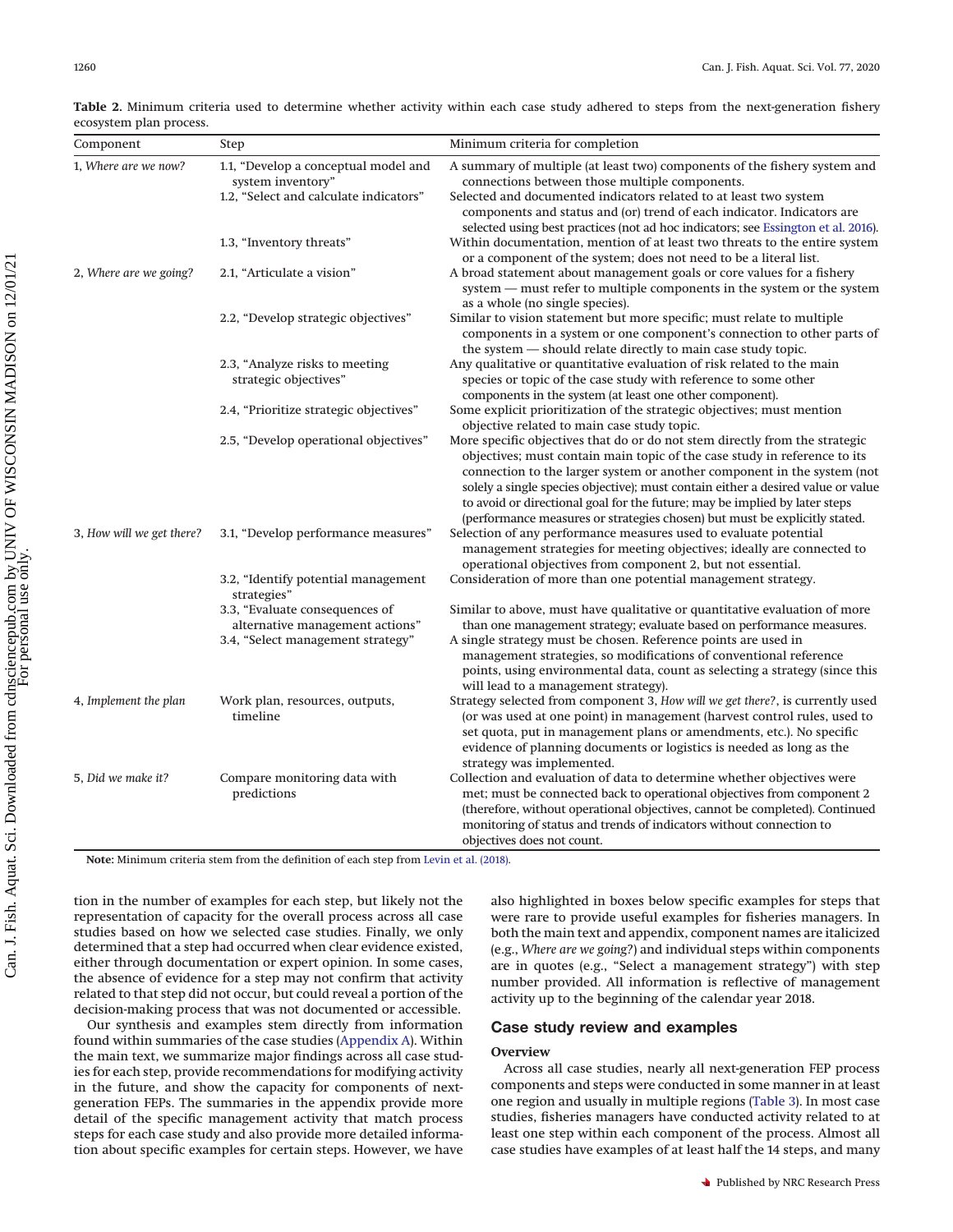|                                                                | New     | Mid-Atlantic           |          | Gulf of                              | interacting<br>Pacific       |                  |         |               | Western Eastern Australian |
|----------------------------------------------------------------|---------|------------------------|----------|--------------------------------------|------------------------------|------------------|---------|---------------|----------------------------|
|                                                                | England | butterfish             | Atlantic | Mexico                               | Pacific protected Bering Sea |                  | Scotian | <b>Baltic</b> | small                      |
| Step                                                           |         | groundfish and habitat |          | menhaden gag grouper sardine species |                              | groundfish Shelf |         | Sea           | pelagics                   |
| 1, Where are we?                                               |         |                        |          |                                      |                              |                  |         |               |                            |
| 1.1, "Develop a conceptual model and system inventory"         |         |                        |          |                                      |                              |                  |         |               |                            |
| 1.2, "Select and calculate indicators"                         |         |                        |          |                                      |                              |                  |         |               |                            |
| 1.3, "Inventory threats"                                       |         |                        |          |                                      |                              |                  |         |               |                            |
| 2, Where are we going?                                         |         |                        |          |                                      |                              |                  |         |               |                            |
| 2.1, "Articulate a vision"                                     |         |                        |          |                                      |                              |                  |         |               |                            |
| 2.2, "Develop strategic objectives"                            |         |                        |          |                                      |                              |                  |         |               |                            |
| 2.3, "Analyze risks to meeting strategic objectives"           |         |                        |          |                                      |                              |                  |         |               |                            |
| 2.4, "Prioritize strategic objectives"                         |         |                        |          |                                      |                              |                  |         |               |                            |
| 2.5, "Develop operational objectives"                          |         |                        |          |                                      |                              |                  |         |               |                            |
| 3, How will we get there?                                      |         |                        |          |                                      |                              |                  |         |               |                            |
| 3.1, "Develop performance measures"                            |         |                        |          |                                      |                              |                  |         |               |                            |
| 3.2, "Identify potential management strategies"                |         |                        |          |                                      |                              |                  |         |               |                            |
| 3.3, "Evaluate consequences of alternative management actions" |         |                        |          |                                      |                              |                  |         |               |                            |
| 3.4, "Select management strategy"                              |         |                        |          |                                      |                              |                  |         |               |                            |
| 4, Implement the plan                                          |         |                        |          |                                      |                              |                  |         |               |                            |
| 5, Did we make it?                                             |         |                        |          |                                      |                              |                  |         |               |                            |

Table 3. For each case study, a check mark indicates there is management activity related to an individual step in the next-generation fishery ecosystem plan process. For each case study, a check mark indicates there is management activity related to an individual step in the next-generation fishery ecosystem plan process.

have examples for over two-thirds of the steps [\(Table 3\)](#page-5-0). Most case studies show management activity pertaining to components 1–4 (*Where are we now? Where are we going? How will we get there? Implement the plan*), whereas activities for component 5 (*Did we make it?*) were absent. Fisheries managers may have conducted additional relevant activities but did not document that activity in an accessible manner.

The number of steps with management activity (for components with multiple steps) varied among components, with more examples of steps in the first component. For component 1 (*Where are we now?*), almost all case studies had activity pertaining to every step. In comparison, for components 2 and 3 (*Where are we going? How will we get there?*), multiple case studies had activity pertaining to fewer than half of the steps. This illustrates areas in the process that fisheries managers across the board have already conducted versus areas where more effort would be needed (but is possible) to apply the next-generation process as a whole. Below we review, in turn, activities conducted related to each component.

# **Component 1,** *Where are we now?*

Koehn et al. 1261

For component 1, almost all case studies have examples for each step, and the first step, "Develop a conceptual model and system inventory", was accomplished through a variety of avenues. Therefore, across regions, component 1 is already being conducted.

Management activity related to developing a conceptual model and inventory (step 1.1 in the process) was among the most commonly conducted of all steps. Some examples of inventories appear as part of an existing FEPs, such as the Pacific Coast ecosystem plan [\(Pacific Fishery Management Council 2013\)](#page-11-14) and the Chesapeake Bay ecosystem plan [\(Chesapeake Bay Fisheries](#page-10-20) [Ecosystem Advisory Panel 2006\)](#page-10-20). Other examples exist outside of ecosystem plans and include overviews of the system and its status and trends, including the Ecosystem Status Report for the Gulf of Mexico [\(Karnauskas et al. 2013\)](#page-10-21), Ecosystem Status Report for the Northeast Shelf Large Marine Ecosystem [\(Ecosystem Assessment](#page-10-22) [Program 2012\)](#page-10-22), Alaska Marine Ecosystem Considerations Report [\(North Pacific Fishery Management Council 2015\)](#page-10-23), the DFO State of the Ocean Report [\(Fisheries and Oceans Canada 2012\)](#page-10-24), and the Integrated Assessments of the Baltic Sea [\(ICES 2015\)](#page-10-25). Additionally, most case studies with inventories also had conceptual models or used the DPSIR–DPSER (Driver, Pressure, State, Impact (or Ecosystem service), and Response) conceptual model framework [\(Kelble et al. 2013\)](#page-10-26), either in the same document or through related activities such as IEAs (see the Gulf of Mexico, Northeast Pacific sardine, and Northeast Pacific interacting protected species case studies in [Appendix A\)](#page-11-13). As with conceptual models, activity related to "Select and calculate indicators" (step 1.2), and associated status and trends of indicators, were included in the system inventories or IEAs for most case study regions. Finally, most of the discussions of threats to the ecosystem (step 1.3 in the process, "Inventory threats") were also included in the system inventories (step 1.1).

However, the breadth of threats recognized was limited. Accordingly, when conducting future inventories of threats within the next-generation process, inventories could be expanded based on specifications in the next-generation planning process. [Levin](#page-10-16) [et al. \(2018\)](#page-10-16) suggest that inventories should include more threats than those occurring in the sea (shipping, fishing, etc.), for example, pressures from the human system (changing markets) and terrestrial pressures (e.g., development and agriculture). Additionally, the planning process proposed that threats not only be identified, but that their magnitude, frequency, and spatial scale be characterized.

## **Component 2,** *Where are we going?*

<span id="page-5-0"></span>Although across case studies there is activity related to the initial steps in component 2 ("Articulate a vision" and "Develop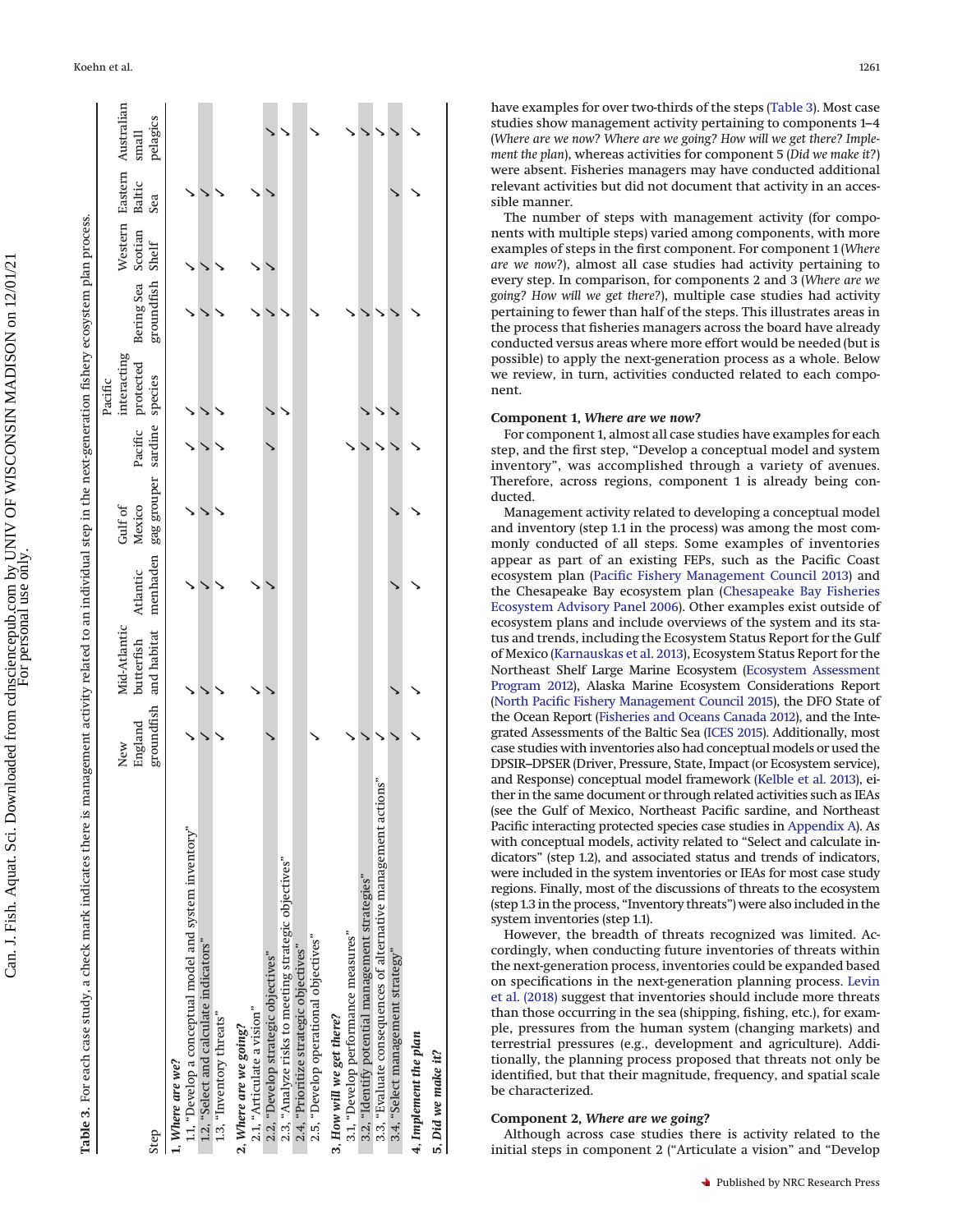<span id="page-6-0"></span>**Box 2.** *Where are we going?* Highlighted example: Bering Sea.

For component 2, *Where are we going*, there is activity for almost all steps for the Bering Sea. For Alaska fisheries, there is a broad ecosystem vision statement (step 2.1 "Articulate a vision statement*"*) from the North Pacific Fisheries Management Council that states:

"*Vision Statement – The Council envisions sustainable fisheries that provide benefits for harvesters, processors, recreational and subsistence users, and fishing communities, which (1) are maintained by healthy, productive, biodiverse, resilient marine ecosystems that support a range of services; (2) support robust populations of marine species at all trophic levels, including marine mammals and seabirds; and (3) are managed using a precautionary, transparent, and inclusive process that allows for analyses of tradeoffs, accounts for changing conditions, and mitigates threats*," (North Pacific Fishery Management Council 2014).

This statement was developed by the Ecosystem Committee for the North Pacific Fishery Management Council, brought on partly by input from stakeholders that the Council did not previously have a vision statement or ecosystem objectives ( Bill Tweit, personal communication). Additionally, for more specific strategies/goals (step 2.2 "Develop strategic objectives*"*), the Groundfish FMP has multiple high level ecosystem related objectives that stem from the 45 objectives from the Alaska Groundfish Programmatic Supplemental Environmental Impact Statement (PSEIS), including: "*Preserve food web*" and "*Incorporate ecosystem-based considerations into fishery management decisions, as appropriate*." In line with the Lenfest process step of "Assess risk to meeting objectives" (step 2.3), the ecological impact study also (National Marine Fisheries Service 2004) included assessments of risk to meeting all of these objectives for various potential management strategies. However, there was no evidence of "Prioritize operational objectives" (step 2.4). Within the PSEIS and Groundfish FMP, there are more specific operational objectives, including "*Maintain or adjust current protection measures as appropriate to avoid jeopardy of extinction or adverse modification of critical habitat for ESA-listed Steller sea lions*", examples of activity pertaining to step 2.5 (*"*Develop operational objectives"). There are also both strategic and operational objectives described in each iteration of the Bering Sea/Aleutians Island groundfish FMP (see North Pacific Fishery Management Council 2017) (many of which stem from the PSEIS objectives).

strategic objectives"), there is limited activity for later steps ("Prioritize strategic objectives", "Analyze risks to meeting strategic objectives", and "Develop operational objectives"). Therefore, more effort may be needed to begin to conduct these steps as part of the process, but examples exist. In particular, across all case studies, there are examples for almost all steps in component 2.

"Articulate a vision" and "Develop strategic objectives" (steps 2.1 and 2.2) were derived from regional (US Council processes) and (or) federal agencies. For example, vision statements and objectives for the Bering Sea and the Mid-Atlantic case studies were developed via regional Fishery Management Council efforts (the Ecosystem Committee for the North Pacific Fishery Management Council (NPFMC) and a strategic planning process by the Mid-Atlantic Fishery Management Council (MAFMC)). In the New England case study, the identified strategic objective came from a legislative mandate. Specifically, the objective stemmed from the Magnuson Stevens Act requirements that Fisheries Management Councils must "minimize to the extent practicable the adverse effects of fishing on essential fish habitats (EFHs)" [\(Grabowski](#page-10-27) [et al. 2014;](#page-10-27) [New England Fishery Management Council 2016\)](#page-10-28). For the Northeast Pacific interacting protected species case study, strategic objectives were listed in the killer whale (*Orcinus orca*) and Pacific salmon (*Oncorhynchus* spp.) recovery plan documents developed by NOAA and triggered by the Endangered Species Act, again relying on objectives stemming from a federal agency.

Stakeholder involvement varied widely across case studies for activity in this component, and the planning process specifically highlights the need for collaboration with stakeholders in these

steps [\(Essington et al. 2016\)](#page-10-2). For the Bering Sea and Chesapeake menhaden case studies, the NPFMC and the ASMFC adopted or modified vision statements (step 2.1, "Articulate a vision") in response to stakeholder requests [\(Atlantic States Marine Fisheries](#page-10-29) [Commission 2012;](#page-10-29) [North Pacific Fishery Management Council](#page-10-30) [2014\)](#page-10-30). In contrast, the vision statement and strategic objectives (steps 2.1 and 2.2) for the Mid-Atlantic case study were developed by the MAFMC with more in-depth stakeholder involvement. The development of the Mid-Atlantic Council's strategic plan included a large-scale outreach effort with more than 1500 participants [\(Mid-Atlantic Fishery Management Council 2012\)](#page-10-31). This effort included stakeholders from commercial and recreational fisheries, environmental organizations, seafood users, scientists, and more. Other examples of vision statements and strategic objectives for specific case studies were developed mainly by managers and (or) scientists (as far as was documented; see Pacific case studies, New England case study, and others). We note here that some Councils (e.g., the North Pacific Fishery Management Council) may have assigned representatives to represent larger groups rather than involving large numbers of individuals.

Step 2.3, "Analyze risks to meeting strategic objectives" was not commonly conducted, though we found a few examples, but in many, these were disconnected from other steps. For instance, the Alaska Groundfish Programmatic Supplemental Environmental Impact Statement [\(National Marine Fisheries Service 2004\)](#page-10-32) analyzed risk to fishery management alternatives for various previously identified objectives (see [Box 2\)](#page-6-0). For the objective to "Avoid impacts to Seabirds and Marine Mammals," fisheries manage-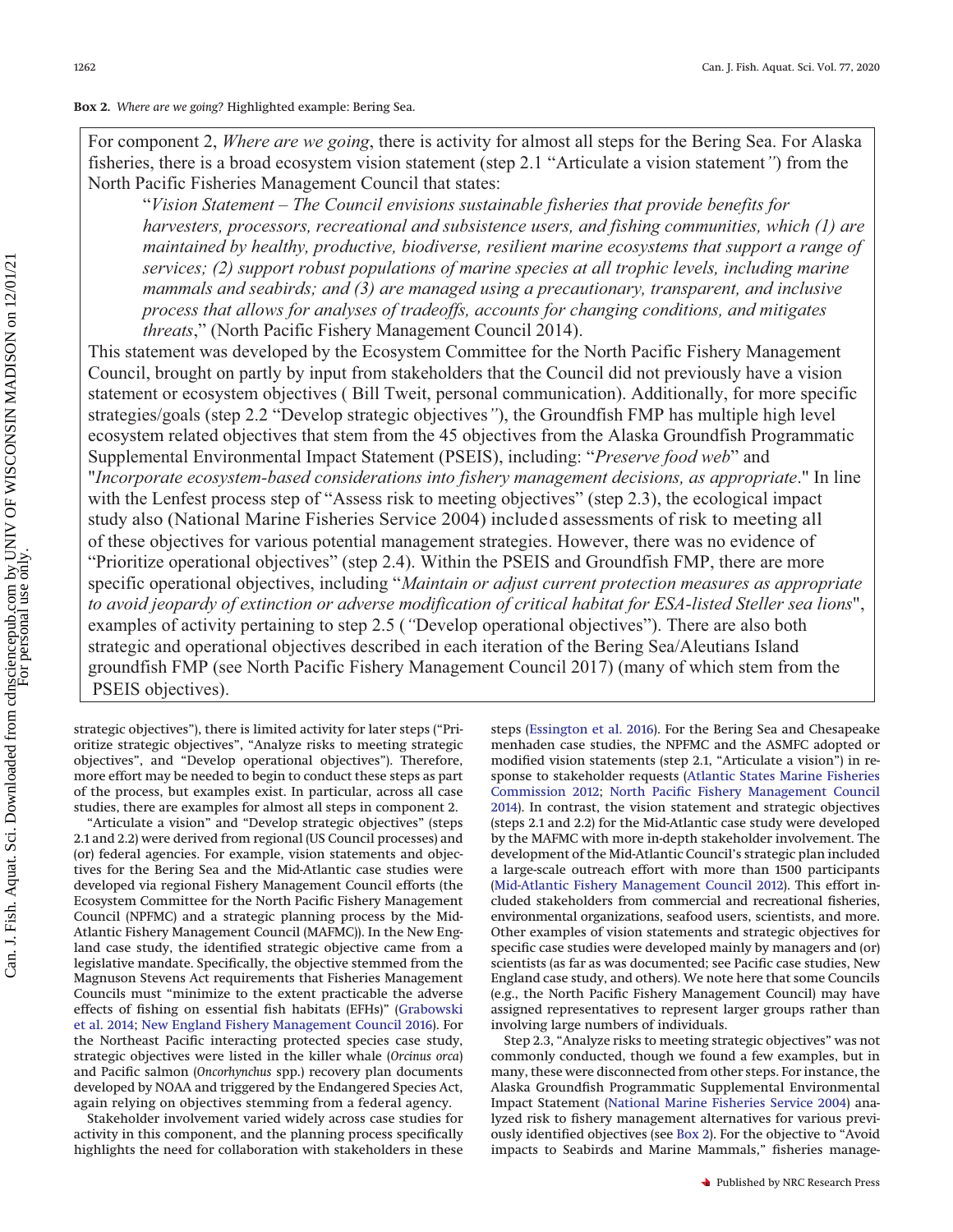#### <span id="page-7-0"></span>**Box 3.** Operational objective and ecosystem MSE highlighted example: Australia.

The small pelagic fishery (SPF) in Eastern and Southern Australia is managed by the Australian Fishery Management Authority (AFMA) and is comprised of commercial mid-water and bottom trawl fisheries targeting four low- to mid-trophic level species (Australian sardine *Sardinop sagax*, blue mackerel *Scomber australasicus*, jack mackerel *Trachurus declivis*, and redbait *Emmelichthys nitidus*). A constellation of factors led AFMA to review the SPF harvest strategy in 2013, in order to determine target and limit reference points for the SPF that consider impacts on predators and the food web. The AFMA review of the harvest policy met our criteria for 2.5, "Develop operational objective", and all steps in component 3 (*How will we get there?*). A scientific group suggested using Marine Stewardship Council criteria as objectives/performance indicators for the review and this was endorsed by the Resource Assessment Group for the fishery and by AFMA management. The criteria for determining acceptable impact are that: *(1) No other species abundance is impacted by more than 70% and (2) The abundance of no more than 15% of other species or groups is impacted by more than 40%.* These criteria are specific "Develop operational objectives" (step 2.5), and also contain the step "Develop performance measures"(step 3.1, specific limits). The scientific group then used an existing Atlantis ecosystem model (Smith et al. 2015) to evaluate multiple management strategies that would meet these operational objectives and performance indicators; (steps 3.2 "Identify management strategies*"* and 3.3 *"*Evaluate consequences of alternative management actions"). The analysis concluded that harvest rates that achieved a target stock size of  $B_{50}$  (50% of unexploited biomass) met the performance criterion (Smith et al. 2015) and no changes were made to the harvest strategy because the  $B_{50}$  strategy was the status quo strategy (step 3.4, "Select management strategy" and component 4, *Implement the plan*).

ment alternatives were analyzed for direct or indirect impacts on seabirds and marine mammals (see [Box 2\)](#page-6-0). In this case, the existing optimal yield range for the groundfish fishery resulted in no major or negative impacts to seabirds and marine mammals, according to the analysis.

We did not identify any case study where "Prioritize strategic objectives" (step 2.4) was explicit and documented. It is possible that prioritization was conducted, but not formally expressed. Yet, it is clear that some prioritization occurred, as many case studies had other activities that require prioritization (such as step 2.5, "Develop operational objectives"). At best, prioritization was poorly documented or possibly not conducted in a systematic way.

Based on the results from this review, occasionally operational objectives have been developed (step 2.5) related to a specific management issue. The operational objectives that were clearly defined were either directional (e.g., improve the status of system component) or included limit or target levels for ecosystem components, as used in conventional fishery management. In both the New England groundfish habitat case study and Bering Sea groundfish case study, there were operational objectives with directional goals but without specific targets, such as "…reduce impacts on spawning groundfish and on the spawning activity of key groundfish species…" [\(New England Fishery Management](#page-10-28) [Council 2016\)](#page-10-28). For the Australian small pelagic fishery case study, there were operational objectives with specific targets set for impacts on predators, including insurance that biomass of other species not be impacted by more than 70% (see [Box 3\)](#page-7-0). However, these three case studies were the only ones where we could identify ecosystem-related operational objectives. Accordingly, the capacity exists to develop either directional operational objectives or objectives with specific target values, but this activity is not commonly occurring (or documented). More effort is needed in this area to conduct the next-generation process.

#### **Component 3,** *How will we get there?*

Across all case studies, we found examples for every step in component 3 in at least one region. However, there are some particular discrepancies between case study activity and specifications outlined in the next-generation planning process that we highlight for certain steps.

While alternative management strategies were sometimes evaluated against performance indicators, in no case was there a formal and deliberate process of identifying, evaluating, and selecting portfolios of measures for the step "Develop performance measures" (step 3.1) based on objectives that could be used to track success of policies. Specific performance indicators were used in MSE, but these indicators usually did not represent the full suite of ecosystem components likely impacted by strategies. Although we counted indicators used in MSE as completion of this step, ideally, performance measures would be used to evaluate progress towards the operational objectives and therefore include indicators that reflect the multiple ecosystem components contained in the operational objective(s). We suspect that this finding is related to the general lack of operational objectives (step 2.5) noted above because performance measures stem directly from desired levels identified in the operational objectives.

Most commonly, ecosystem management strategies chosen (step 3.4, "Select management strategy") were modifications of conventional management strategies. This supports findings in [Essington et al. \(2016\),](#page-10-2) [Levin et al. \(2018\),](#page-10-16) and [Patrick and Link](#page-11-15) [\(2015\)](#page-11-15) that indicate that many ecosystem goals can be achieved by modifying conventional strategies. All strategies chosen adjusted status quo fisheries management through either modification of estimated stock status relative to reference points by including environmental data in stock assessments or modification of catch limits via caps or cut-offs. For instance, in the Australian small pelagic case study, fisheries managers chose a stock biomass target to diminish effects on predators [\(Box 3\)](#page-7-0). This example specifically linked the chosen management strategy to previously identified objectives, but some case studies with modifications of harvest control rules did not appear to have ecosystem operational objectives. These objectives likely existed implicitly, but were not explicitly documented. Finally, the ecosystem planning process calls for examination of a broader suite of management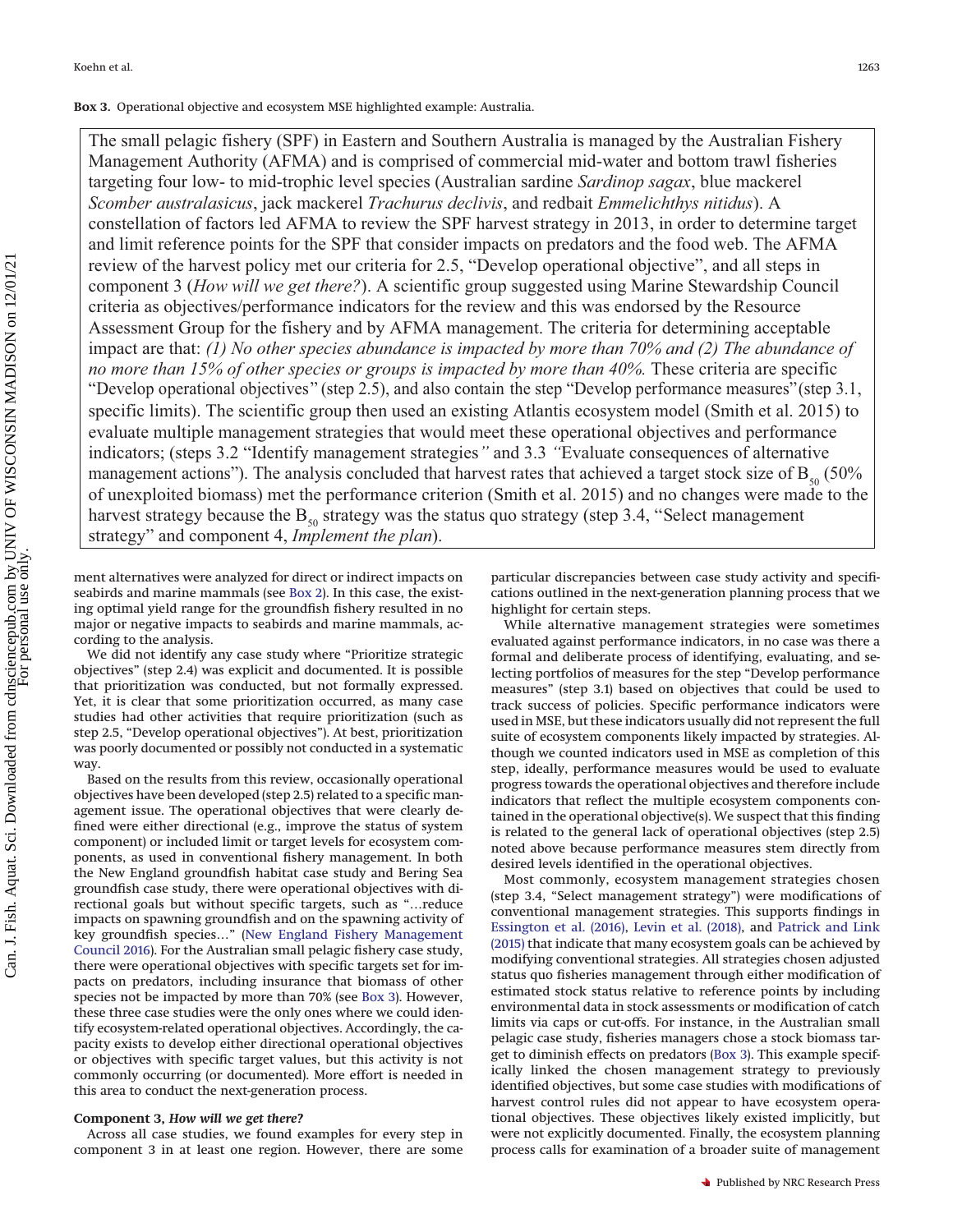strategies and more novel configurations of existing management strategies or policy instruments [\(Essington et al. 2016\)](#page-10-2) than presented by many of these case studies.

Other than the modifications to conventional management mentioned above, other strategies chosen (step 3.4, "Select management strategy") were conventional strategies already in use. In both the interacting protected species case study and Australian small pelagic case study, the selected strategy did not change status quo management. This highlights that conducting activity related to this step within the next-generation planning process may not always result in a change to management. However, the process of evaluating multiple strategies may provide more confidence in the strategy selected and provide documentation that issues were considered.

Although "Select management strategy" (step 3.4) was one of the most commonly completed steps, the preceding steps in component 3 were not (3.2, "Identify potential management strategies" and 3.3, "Evaluate consequences of alternative management actions"). Thus, in some cases, activity related to step 3.4 apparently was conducted, but steps seemingly necessary for its completion may not have been done. For example, red tide is included as an additional source of mortality (modeled as extra "fishing" mortality) decoupled from natural mortality in the gag grouper (*Mycteroperca microlepis*) stock assessment in the Gulf of Mexico [\(SEDAR 2014,](#page-11-16) [2016\)](#page-11-17). Its inclusion leads to modification of estimated stock status relative to the reference point. Thus, consideration of red tide conditions influences the estimation of stock status, and this stock status relative to the reference point impacts the management strategy chosen (e.g., allowable catch; exemplifying step 3.4, "Select management strategy"). However, there was no formal management evaluation in which multiple strategies were selected and assessed (steps 3.2 and 3.3). Activities for all of these steps would need to be completed, and in order, to conduct the next-generation process.

#### **Component 4,** *Implement the plan*

It is difficult to find evidence of specific work plans, timelines, and resources (funding, staff, etc.) required for this component (as defined in the planning process). Nonetheless, implementation has occurred. For most case studies, strategies were implemented as evidenced in subsequent FMPs and amendments that enacted the selected strategies (from component 3) into management. Therefore, all case studies that have activity for step 3.4, "Select management strategy" also have activity for component 4, *Implement the plan* [\(Table 3\)](#page-5-0).

#### **Component 5,** *Did we make it?*

We found no explicit activity for component 5, *Did we make it?*, that fits the specifications of the recommended ecosystem planning process, indicating that this is an area where fisheries managers can focus attention to move toward the next-generation planning process and EBFM implementation. This component specifically refers to determining whether selected management strategies (from step 3.4) improved the fishery system and sustainability and whether objectives (from component 2) are met. Addressing and answering this question requires more than monitoring the system. A specific hurdle to conducting activity addressing component 5 is the paucity of developing operational objectives (step 2.5) in component 2 (*Where are we going?*). It is, of course, difficult to identify activities directed at evaluating strategies relative to objectives without knowing the original objectives. Additionally, many strategies were evaluated or implemented recently (e.g., Australian small pelagics case study management evaluation) or are currently being implemented (e.g., the area closures in the New England groundfish case study, ASMFC menhaden (*Brevoortia tyrannus*) ecosystem reference points). Perhaps insufficient time has passed to evaluate whether these strategies are applying the protocol proposed in the next-generation ecosystem planning process. We did find examples of monitoring individual indicators from *How will we get there?* (component 3) that could allow preliminary answers to *Did we make it?*, but these examples would need further evaluation and linkage to objectives to benefit future management decisions.

#### **Discussion**

We provided examples of the existing capacity for implementing steps of a structured decision-making process for EBFM via next-generation FEPs. On one hand, we found that across case studies, management activity exists that follows steps in this proposed fisheries ecosystem planning process. On the other hand, we also identified areas where fisheries managers would need to make adjustments or initiate new actions to connect individual activities within the next-generation FEP process. Still, several regions have examples for almost all steps, and though modifications are needed, time and resources are already being used for activity similar to steps in the process. Therefore, fisheries managers can begin to move towards implementing EBFM via the next-generation FEP process by placing ongoing activity within this structured framework.

#### **Capacity exists**

Looking across all case studies, the potential to follow the nextgeneration FEP structured decision-making process exists nearly all steps have been conducted in some manner, usually in multiple regions. We also revealed that activities are being accomplished in numerous ways, indicating that capacity to complete each step is flexible. It is apparent that fisheries managers, including US Councils, may tailor the process to use tools already at hand and use available technical experts and capacity to meet ecosystem objectives. Though we found little evidence for activity directed to a few key steps — namely "Prioritize strategic objectives", "Develop operational objectives", and assessing whether objectives were met (component 5, *Did we make it?*) — activity for these steps could be occurring (based on evidence of proceeding steps), but not in an explicit manner. As such, the potential for fisheries managers to follow the proposed process and develop next-generation ecosystem plans may be even greater than indicated by the documentation we could find.

Although we found evidence of activity corresponding to most of the next-generation planning steps, a few steps lacked examples, suggesting that barriers may still exist for transitioning to the planning process as a means to implement EBFM. First, there could be local institutional, political, or technical barriers that prevent the initiation or completion of steps. Similar barriers have been described in detail previously [\(Christie et al. 2007;](#page-10-33) [Hilborn 2011;](#page-10-34) [Cowan et al. 2012\)](#page-10-35), including the mismatch of ecological and jurisdictional scales and costs of monitoring and resources needed for EBFM. Alternatively, or in addition, there could be a lack of incentives to engage in activity related to fisheries ecosystem planning and EBFM in general. Finally, many of the examples of steps in the case studies were narrowly focused (species- or fisheries-specific), and, moving forward, there could remain a lack of a coordinated effort to participate in fishery planning at an ecosystem scale. Still, across all case studies, there are examples for almost every step, and fisheries management entities can learn and borrow from others for conducting individual steps in the future.

#### **Areas for improvement**

Based on our review, we identify three priority actions to enhance the implementation of EBFM through use of nextgeneration fisheries ecosystem plans: (*i*) place activities within a structured decision-making process like next-generation FEPs rather than stand-alone activities; (*ii*) explicitly document activity related to decision-making; and (*iii*) include stakeholder involvement throughout the process. These are areas where more effort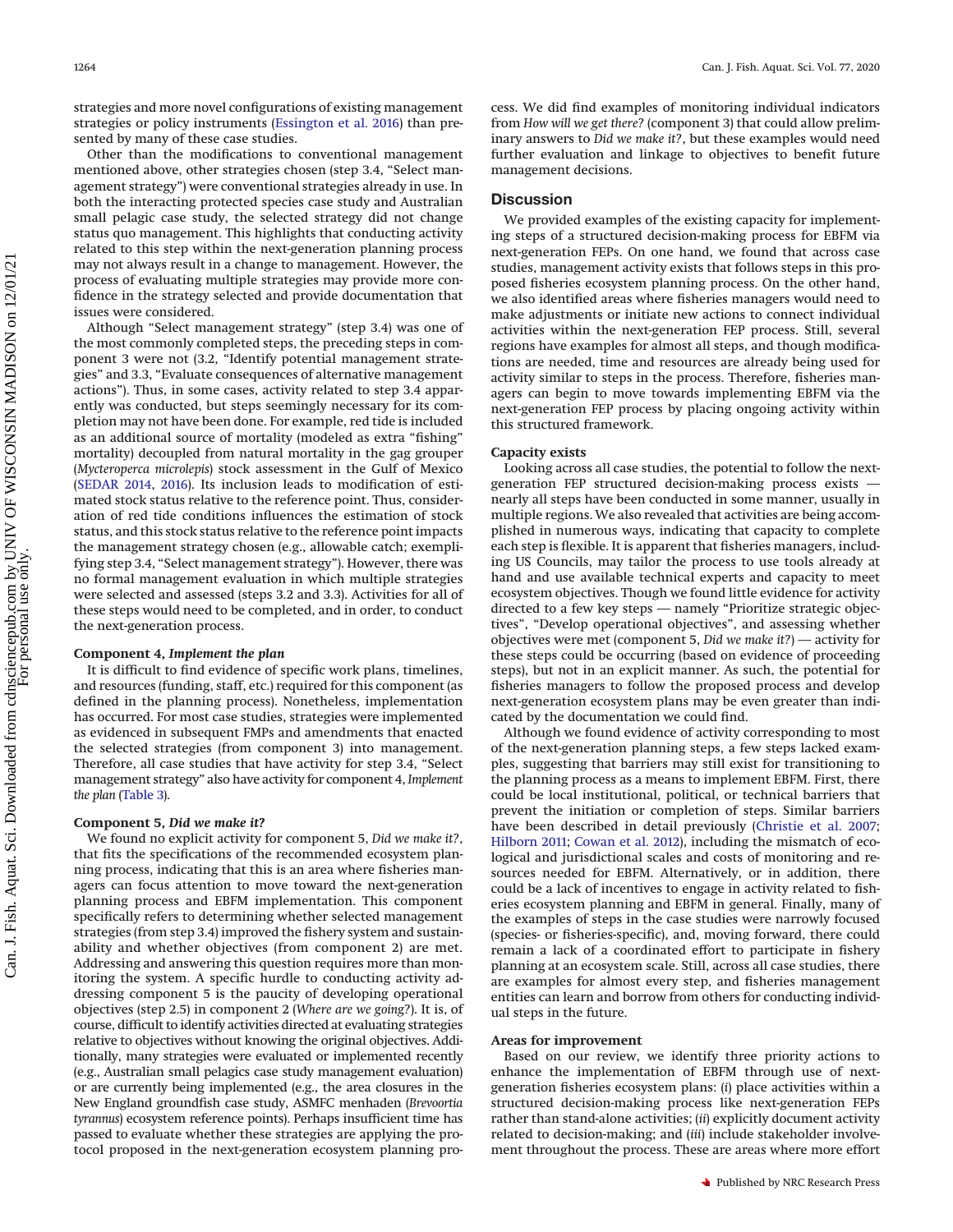may be needed to make the transition to next-generation FEPs. We believe that progress is possible, since efforts can be guided by examples summarized in this paper.

First, efforts to implement EBFM may have greater influence on decision-making if they are integrated within an ordered, structured, stepwise process like that proposed for next-generation FEPs [\(Essington et al. 2016\)](#page-10-2). Couching activities within a larger planning process may streamline management planning by satisfying multiple government mandates at once and prioritizing management issues [\(Marshall et al. 2018\)](#page-10-17). Within the case studies, activities for many steps and components were developed in isolation, via various management mandates, workshops, etc., which can lead to repeated efforts across management activities and, consequently, resource costs. For example, the Northeast Pacific protected resources case study included examples of broad visions from the salmon FMP and objectives from the killer whale recovery plan. Objectives likely also exist in salmon recovery plans or documents for other protected resources under Endangered Species Act or the Marine Mammal Protection Act. Although there often are objectives that address species individually, there also are objectives that overlap due to the interactions among species. Integrating activities within the proposed structured planning process would facilitate addressing mandates simultaneously and reduce repetitiveness across mandates [\(Fogarty 2014\)](#page-10-0).

Without integrating activities within a larger planning process, steps may also be missed or addressed out of order. Several case studies illustrate the identification and evaluation of management strategies (steps 3.2, 3.3), but few provide evidence of the steps that should precede this step — development of operational objectives and targets and limits therein (performance measures). Specifically, within the Atlantic menhaden case study, the Atlantic Menhaden Technical Team identified potential performance indicators (such as environmental indicators, indices of forage abundance, and prey–predator biomass ratios) and ecosystem reference points. However, the Technical Team noted that without clear statements of system goals by the Atlantic States Marine Fisheries Commission, it could not make appropriate selections from those indicator lists [\(SEDAR 2015\)](#page-11-18), except for setting a catch cap for menhaden within Chesapeake Bay. In the past few years the Commission has clarified its strategic (but not operational) objectives, and its Biological–Ecological Reference Point Working Group has reviewed models to develop reference points based on the strategic objectives [\(Atlantic States Marine Fisheries](#page-10-36) [Commission 2017\)](#page-10-36). With hindsight, the ongoing process might have been streamlined by adopting a more structured process at the outset to articulate goals and prioritize objectives.

In contrast, the Australian small pelagic fishery (SPF) was the only case study we could identify with an example of a measurable operational objective (step 2.5) and corresponding performance measures (step 3.1) to evaluate alternative management strategies. Specifically, that abundance of no more than 15% of other species or groups is impacted by more than 40%, and no species abundance is impacted by more than 70% (adopted from [Marine](#page-10-37) [Stewardship Council 2014\)](#page-10-37). Researchers then tested management strategies to determine which met these EBFM criteria. Accordingly, operational objectives and targets therein were identified before the evaluation of management strategies, as outlined in the ecosystem planning process.

Second, in our search for examples of each step, it was difficult to find documentation of some steps, specifically "Prioritize strategic objectives" and "Develop operational objectives". Therefore, additional activity related to these steps is needed to advance towards the use of next-generation FEPs for EBFM. [Leslie et al.](#page-10-38) [\(2015\)](#page-10-38) determined that successful ecosystem-based management projects included a defined set of specific objectives and prioritization, and ecosystem-based management projects in Australia that were successful had clear operational objectives [\(Smith et al.](#page-11-19) [2017\)](#page-11-19). Lacking prioritization, managers may fail to foresee certain risks or trade-offs and (or) inefficiently allocate resources within management [\(Fletcher 2005;](#page-10-39) [Levin et al. 2014\)](#page-10-40). We provided a few examples here of objectives, but also lessons can be borrowed from analogous situations. For example, the NMFS has developed a framework for prioritizing fisheries species for stock assessments that includes, among other objectives, how important a target species is as a predator or prey item in its ecosystem [\(Methot 2015\)](#page-10-41). As fisheries managers move towards implementing next-generation FEPs, lessons can be learned from examples outside of EBFM, and additional tools for prioritizing objectives also exist (see [Essington et al. 2016\)](#page-10-2).

Stakeholder involvement in FEP planning is key to success in the planning process so that they help develop and support the management measures used to enforce their fishery [\(Donkersloot](#page-10-42) [and Carothers 2017\)](#page-10-42). While stakeholder involvement is often considered expensive [\(FAO 2003;](#page-10-6) [Tallis et al. 2010\)](#page-11-20), involving stakeholders either directly or indirectly is likely far cheaper than conducting fisheries stock monitoring [\(Scyphers et al. 2019\)](#page-11-21). The next-generation FEP process outlined by the Task Force calls for stakeholder participation in all steps and in more than a consultation capacity, in particular, incorporating stakeholder knowledge to describe the system and develop management strategies, including stakeholder values and needs [\(Essington et al. 2016\)](#page-10-2). However, evidence of stakeholder inclusion, across a range of stakeholders and in multiple steps, was limited in our examples. There are multiple potential explanations for this. First, the case study topics may not reflect stakeholder involvement occurring in regions (i.e., fisheries managers may be using greater stakeholder involvement for other management issues within regions). Second, as with other steps and specifications for this process, there may be little documentation on stakeholder involvement, which may not be explicitly documented if stakeholders have long standing representation on a US Fisheries Council or Council committee. Nonetheless, enhanced stakeholder involvement within case study regions is beginning to emerge. For example, the recently released Bering Sea Fishery Ecosystem Plan outlines steps and protocols (action modules) for the North Pacific Fishery Management Council to consider and incorporate local and traditional knowledge into the management process, not just through integrating it into Western science, but through extensive collaboration with local and indigenous peoples at the outset [\(North Pacific](#page-11-22) [Fishery Management Council 2019\)](#page-11-22).

#### **Summary**

Our analysis demonstrates that, on one hand, there is capacity for all of the steps of a structured decision-making process and next-generation FEPs, and this process is a plausible avenue for EBFM implementation. Fisheries managers have conducted the majority of steps in the process, and multiple tools exist to complete the steps (based on case study examples and tools listed in [Essington et al. \(2016\)\)](#page-10-2). On the other hand, activity pertaining to some steps is not common (prioritize objectives, develop operational objectives). Still, as fisheries management bodies move towards adopting the planning process, there is opportunity to learn, adapt, and share experiences across management regions. Also, ongoing activity may be streamlined, reducing costs, and made more effective by placing activity within an integrated decision-making process that includes prioritization and identification of specific operational objectives and appropriate performance measures. The implementation of EBFM is not constrained by the need for new science tools; progress can be made with existing tools and activity within the next-generation FEP framework. Based on existing activity, fisheries managers have the potential to move towards the use of next-generation FEPs to save resources by streamlining management and potentially leading to better outcomes for ecosystem services by explicitly addressing trade-offs through this action-oriented EBFM process.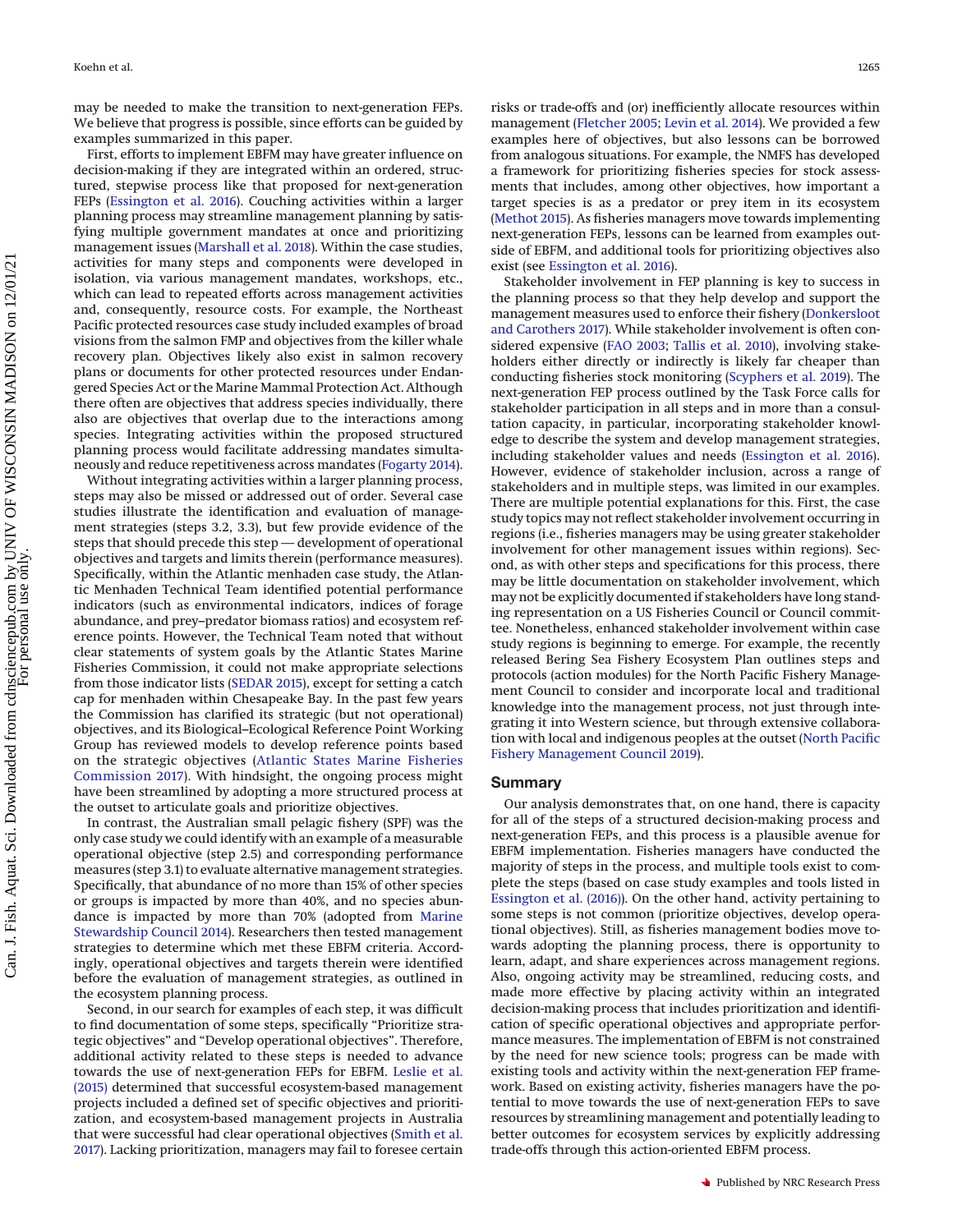The majority of this work emerged from meetings of, and participation by, the Lenfest Fishery Ecosystem Task Force, which was supported by the Lenfest Ocean Program. We thank Jim Sanchirico, Leah Gerber, and Kenny Rose for their participation on the Task Force and contribution to this work. We greatly appreciate the review and feedback from the Task Force Advisory Board: Michele Culver, Mark Dickey-Collas, Michelle Duval, Michael Fogarty, Peter Kendall, Julie Morris, Galen Tromble, and Bill Tweit. We also deeply appreciate the feedback from NOAA Fisheries Senior Scientists Jason Link, Doug Lipton, and Richard Methot, as well the feedback from reviewers. Finally, we thank Charlotte Hudson, Angela Bednarek, and Ben Shouse, without whom this effort would not have been possible. Funding for this work was supported by the Lenfest Ocean Program. The results and conclusions, as well as any views or opinions expressed herein, are those of the authors and do not necessarily reflect the views of NOAA, the Department of Commerce, or the Lenfest Ocean Program.

#### **References**

- <span id="page-10-29"></span>Atlantic States Marine Fisheries Commission. 2012. Amendment 2 to The Interstate Fishery Management Plan for Atlantic Menhaden. *In* Atlantic Menhaden Plan Development Team, ASMFC, Arlington, Va.
- <span id="page-10-36"></span>Atlantic States Marine Fisheries Commission. 2017. Amendment 3 to the Interstate Fishery Management Plan for Atlantic Menhaden. Atlantic Menhaden Plan Development Team, ASMFC, Arlington, Va.
- <span id="page-10-20"></span>Chesapeake Bay Fisheries Ecosystem Advisory Panel. 2006. Fisheries ecosystem planning for Chesapeake Bay. American Fisheries Society Trends in Fisheries Science and Management 3. National Oceanic and Atmospheric Administration Chesapeake Bay Office, Bethesda, Md.
- <span id="page-10-33"></span>Christie, P., Fluharty, D.L., White, A.T., Eisma-Osorio, L., and Jatulan, W. 2007. Assessing the feasibility of ecosystem-based fisheries management in tropical contexts. Mar. Policy, **31**(3): 239–250. doi[:10.1016/j.marpol.2006.08.001.](http://dx.doi.org/10.1016/j.marpol.2006.08.001)
- <span id="page-10-3"></span>Collie, J.S., Botsford, L.W., Hastings, A., Kaplan, I.C., Largier, J.L., Livingston, P.A., Plagányi, É., Rose, K.A., Wells, B.K., and Werner, F.E. 2016. Ecosystem models for fisheries management: finding the sweet spot. Fish Fish. **17**(1): 101–125.
- <span id="page-10-35"></span>Cowan, J.H., Rice, J.C., Walters, C.J., Hilborn, R., Essington, T.E., Day, J.W., and Boswell, K.M. 2012. Challenges for implementing an ecosystem approach to fisheries management. Mar. Coast. Fish. **4**(1): 496–510. doi[:10.1080/19425120.](http://dx.doi.org/10.1080/19425120.2012.690825) [2012.690825.](http://dx.doi.org/10.1080/19425120.2012.690825)
- <span id="page-10-18"></span>Dawson, C., and Levin, P.S. 2019. Moving the ecosystem-based fisheries management mountain begins by shifting small stones: a critical analysis of EBFM on the U.S. West Coast. Mar. Policy, **100**: 58–65. doi[:10.1016/J.MARPOL.2018.11.](http://dx.doi.org/10.1016/J.MARPOL.2018.11.005) [005.](http://dx.doi.org/10.1016/J.MARPOL.2018.11.005)
- <span id="page-10-42"></span>Donkersloot, R., and Carothers, C. 2017. Beyond Privatization: rethinking fisheries stewardship and conservation in the North Pacific. Conserv. Anthr. Ocean. pp. 253–270. doi[:10.1016/B978-0-12-805375-1.00012-X.](http://dx.doi.org/10.1016/B978-0-12-805375-1.00012-X)
- <span id="page-10-22"></span>Ecosystem Assessment Program. 2012. Ecosystem status report for the Northeast shelf large marine ecosystem — 2011. US Dept. Commer. Northeast Fish Sci. Cent. Ref. Doc. **12**: 1–32.
- <span id="page-10-19"></span>Ecosystem Principles Advisory Panel. 1999. Ecosystem-based fishery management: a report to Congress by the Ecosystem Principles Advisory Panel. U.S. Department of Commerce, Silver Spring, Md.
- <span id="page-10-13"></span>Espinoza-Tenorio, A., Wolff, M., Taylor, M.H., and Espejel, I. 2012. What model suits ecosystem-based fisheries management? A plea for a structured modeling process. Rev. Fish Biol. Fish. **22**(1): 81–94. doi[:10.1007/s11160-011-9224-8.](http://dx.doi.org/10.1007/s11160-011-9224-8)
- <span id="page-10-2"></span>Essington, T.E., Levin, P.S., Marshall, K.N., Koehn, L., Anderson, L.G., Bundy, A., et al. 2016. Building effective fishery ecosystem plans: a report from the Lenfest Fishery Ecosystem Task Force. Lenfest Ocean Program, Washington, D.C.
- <span id="page-10-6"></span>FAO. 2003. Fisheries management 2. The ecosystem approach to fisheries. Food and Agriculture Organization of the United Nations, Rome, Italy.
- <span id="page-10-7"></span>FAO. 2009. Report of the Workshop on Toolbox for Applying the Ecosystem Approach to Fishieries. Food and Agriculture Organization of the United Nations, Rome, Italy.
- <span id="page-10-24"></span>Fisheries and Oceans Canada. 2012. State of the Ocean Report for the Scotian Shelf and the Gulf of Maine [online]. Available from [https://www.dfo](https://www.dfo-mpo.gc.ca/oceans/publications/soto-rceo/2012/scotian-ecossais-eng.html)[mpo.gc.ca/oceans/publications/soto-rceo/2012/scotian-ecossais-eng.html.](https://www.dfo-mpo.gc.ca/oceans/publications/soto-rceo/2012/scotian-ecossais-eng.html) Fisheries and Oceans Canada, Ottawa, Ont.
- <span id="page-10-39"></span>Fletcher, W. 2005. The application of qualitative risk assessment methodology to prioritize issues for fisheries management. ICES J. Mar. Sci. **62**(8): 1576– 1587. doi[:10.1016/j.icesjms.2005.06.005.](http://dx.doi.org/10.1016/j.icesjms.2005.06.005)
- <span id="page-10-9"></span>Fletcher, W.J., Shaw, J., Metcalf, S.J., and Gaughan, D.J. 2010. An ecosystem based fisheries management framework: the efficient, regional-level planning tool for management agencies. Mar. Policy, **34**(6): 1226–1238. doi[:10.1016/j.marpol.](http://dx.doi.org/10.1016/j.marpol.2010.04.007) [2010.04.007.](http://dx.doi.org/10.1016/j.marpol.2010.04.007)
- <span id="page-10-0"></span>Fogarty, M. 2014. The art of ecoystem-based fishery management. Can. J. Fish. Aquat. Sci. **71**(3): 479–490. doi[:10.1139/cjfas-2013-0203.](http://dx.doi.org/10.1139/cjfas-2013-0203)
- <span id="page-10-5"></span>Fu, C., Xu, Y., Bundy, A., Grüss, A., Coll, M., Heymans, J.J., et al. 2019. Making ecological indicators management ready: assessing the specificity, sensitivity, and threshold response of ecological indicators. Ecol. Indic. **105**: 16–28. doi[:10.1016/J.ECOLIND.2019.05.055.](http://dx.doi.org/10.1016/J.ECOLIND.2019.05.055)
- <span id="page-10-27"></span>Grabowski, J.H., Bachman, M., Demarest, C., Eayrs, S., Harris, B.P., Malkoski, V., et al. 2014. Assessing the vulnerability of marine benthos to fishing gear impacts. Rev. Fish. Sci. Aquac. **22**(2): 142–155. doi[:10.1080/10641262.2013.846292.](http://dx.doi.org/10.1080/10641262.2013.846292)
- <span id="page-10-15"></span>Gulf of Mexico Fishery Management Council. 2016. Kevin Anson, Gulf Council chair to Heather Sagar, NOAA Fisheries. Tab A, No. 12(b) [online]. Available from [http://archive.gulfcouncil.org/council\\_meetings/BriefingMaterials//BB-](http://archive.gulfcouncil.org/council_meetings/BriefingMaterials//BB-06-2016/A%20-%2012(b)%20EBFM%20roadmap%20letter%20June%202016.pdf)[06-2016/A - 12\(b\) EBFM roadmap letter June 2016.pdf.](http://archive.gulfcouncil.org/council_meetings/BriefingMaterials//BB-06-2016/A%20-%2012(b)%20EBFM%20roadmap%20letter%20June%202016.pdf)
- <span id="page-10-34"></span>Hilborn, R. 2011. Future directions in ecosystem based fisheries management: a personal perspective. Fish. Res. **108**(2): 235–239. doi[:10.1016/j.fishres.2010.12.](http://dx.doi.org/10.1016/j.fishres.2010.12.030) [030.](http://dx.doi.org/10.1016/j.fishres.2010.12.030)
- <span id="page-10-14"></span>Hilborn, R., Amoroso, R.O., Bogazzi, E., Jensen, O.P., Parma, A.M., Szuwalski, C., and Walters, C.J. 2017. When does fishing forage species affect their predators? Fish. Res. **191**: 211–221. doi[:10.1016/j.fishres.2017.01.008.](http://dx.doi.org/10.1016/j.fishres.2017.01.008)
- <span id="page-10-11"></span>Hobday, A.J., Smith, A.D.M., Stobutzki, I.C., Bulman, C., Daley, R., Dambacher, J.M., et al. 2011. Ecological risk assessment for the effects of fishing. Fish. Res. **108**(2–3): 372–384. doi[:10.1016/J.FISHRES.2011.01.013.](http://dx.doi.org/10.1016/J.FISHRES.2011.01.013)
- <span id="page-10-25"></span>ICES. 2015. Report of the Baltic Fisheries Assessment Working Group (WGBFAS). ICES Advisory Committee. ICES CM 2015/ACOM:10.
- <span id="page-10-21"></span>Karnauskas, M., Schirripa, M.J., Kelble, C.R., Cook, G.S., and Craig, J.K. 2013. Ecosystem status report for the Gulf of Mexico. NOAA Tech. Memo. NMFS-SEFSC, **653**: 52.
- <span id="page-10-26"></span>Kelble, C.R., Loomis, D.K., Lovelace, S., Nuttle, W.K., Ortner, P.B., Fletcher, P., et al. 2013. The EBM-DPSER conceptual model: integrating ecosystem services into the DPSIR framework. PLoS ONE, **8**(8): e70766. doi[:10.1371/journal.pone.](http://dx.doi.org/10.1371/journal.pone.0070766) [0070766.](http://dx.doi.org/10.1371/journal.pone.0070766)
- <span id="page-10-38"></span>Leslie, H., Sievanen, L., Crawford, T.G., Gruby, R., Villanueva-Aznar, H.C., and Campbell, L.M. 2015. Learning from ecosystem-based management in practice. Coast. Manag. **43**(5): 471–497. doi[:10.1080/08920753.2015.1051424.](http://dx.doi.org/10.1080/08920753.2015.1051424)
- <span id="page-10-8"></span>Levin, P.S., Fogarty, M.J., Murawski, S.A., and Fluharty, D. 2009. Integrated ecosystem assessments: developing the scientific basis for ecosystem-based management of the ocean. PLoS Biol. **7**(1): e1000014. doi[:10.1371/journal.pbio.](http://dx.doi.org/10.1371/journal.pbio.1000014) [1000014.](http://dx.doi.org/10.1371/journal.pbio.1000014)
- <span id="page-10-40"></span>Levin, P.S., Kelble, C.R., Shuford, R.L., Ainsworth, C., deReynier, Y., Dunsmore, R., et al. 2014. Guidance for implementation of integrated ecosystem assessments: a US perspective. ICES J. Mar. Sci. **71**(5): 1198–1204. doi[:10.](http://dx.doi.org/10.1093/icesjms/fst112) [1093/icesjms/fst112.](http://dx.doi.org/10.1093/icesjms/fst112)
- <span id="page-10-16"></span>Levin, P.S., Essington, T.E., Marshall, K.N., Koehn, L.E., Anderson, L.G., Bundy, A., et al. 2018. Building effective fishery ecosystem plans. Mar. Policy, **92**: 48–57. doi[:10.1016/j.marpol.2018.01.019.](http://dx.doi.org/10.1016/j.marpol.2018.01.019)
- <span id="page-10-4"></span>Link, J.S., and Watson, R.A. 2019. Global ecosystem overfishing: clear delineation within real limits to production. Sci. Adv. **5**(6). doi[:10.1126/sciadv.aav0474.](http://dx.doi.org/10.1126/sciadv.aav0474)
- <span id="page-10-37"></span>Marine Stewardship Council. 2014. Fisheries Standard and Guidance version 2.0. Marine Stewardship Council, London, United Kingdom.
- <span id="page-10-17"></span>Marshall, K.N., Levin, P.S., Essington, T.E., Koehn, L.E., Anderson, L.G., Bundy, A., et al. 2018. Ecosystem-based fisheries management for social–ecological systems: renewing the focus in the United States with next generation fishery ecosystem plans. Conserv. Lett. **11**(1). doi[:10.1111/conl.12367.](http://dx.doi.org/10.1111/conl.12367)
- <span id="page-10-1"></span>Marshall, K.N., Koehn, L.E., Levin, P.S., Essington, T.E., and Jensen, O.P. 2019. Inclusion of ecosystem information in US fish stock assessments suggests progress toward ecosystem-based fisheries management. ICES J. Mar. Sci. **76**(1): 1–9. doi[:10.1093/icesjms/fsy152.](http://dx.doi.org/10.1093/icesjms/fsy152)
- <span id="page-10-41"></span>Methot, R.D. (ed.). 2015. Prioritizing fish stock assessments. US Dept. Commer. NOAA Tech. Memo. NMFS-F/SPO-152.
- <span id="page-10-31"></span>Mid-Atlantic Fishery Management Council. 2012. Stakeholder Input Report. Mid-Atlantic Fishery Management Council, Dover, Del.
- <span id="page-10-10"></span>Möllmann, C., Lindegren, M., Blenckner, T., Bergstrom, L., Casini, M., Diekmann, R., et al. 2013. Implementing ecosystem-based fisheries management: from single-species to integrated ecosystem assessment and advice for Baltic Sea fish stocks. ICES J. Mar. Sci. **71**: 1187–1197. doi[:10.1093/icesjms/fst123.](http://dx.doi.org/10.1093/icesjms/fst123)
- <span id="page-10-32"></span>National Marine Fisheries Service. 2004. Final programmatic supplemental environmental impact statement for the Alaska groundfish fisheries. NMFS Alaska Region, Juneau, Alaska.
- <span id="page-10-12"></span>National Marine Fisheries Service. 2016. Ecosystem-based fisheries management policy. Department of Commerce, National Oceanic and Atmospheric Administration, National Marine Fisheries Service, Silver Spring, Md.
- <span id="page-10-28"></span>New England Fishery Management Council. 2016. Omnibus Habitat Amendment 2. New England Fishery Management Council, Newburyport, Mass.
- <span id="page-10-30"></span>North Pacific Fishery Management Council. 2014. North Pacific Fishery Management Council Ecosystem Based Fishery Management (EBFM) development process and actions, May 2014. North Pacific Fishery Management Council, Anchorage, Alaska.
- <span id="page-10-23"></span>North Pacific Fishery Management Council. 2015. Ecosystem considerations 2015: status of Alaska's Marine Ecosystems. *Edited by* S. Zador. North Pacific Fishery Management Council, Anchorage, Alaska.
- North Pacific Fishery Management Council. 2017. Fishery Management Plan for Groundfish of the Bering Sea and Aleutian Islands Management Area. North Pacific Fishery Management Council, Anchorage, Alaska.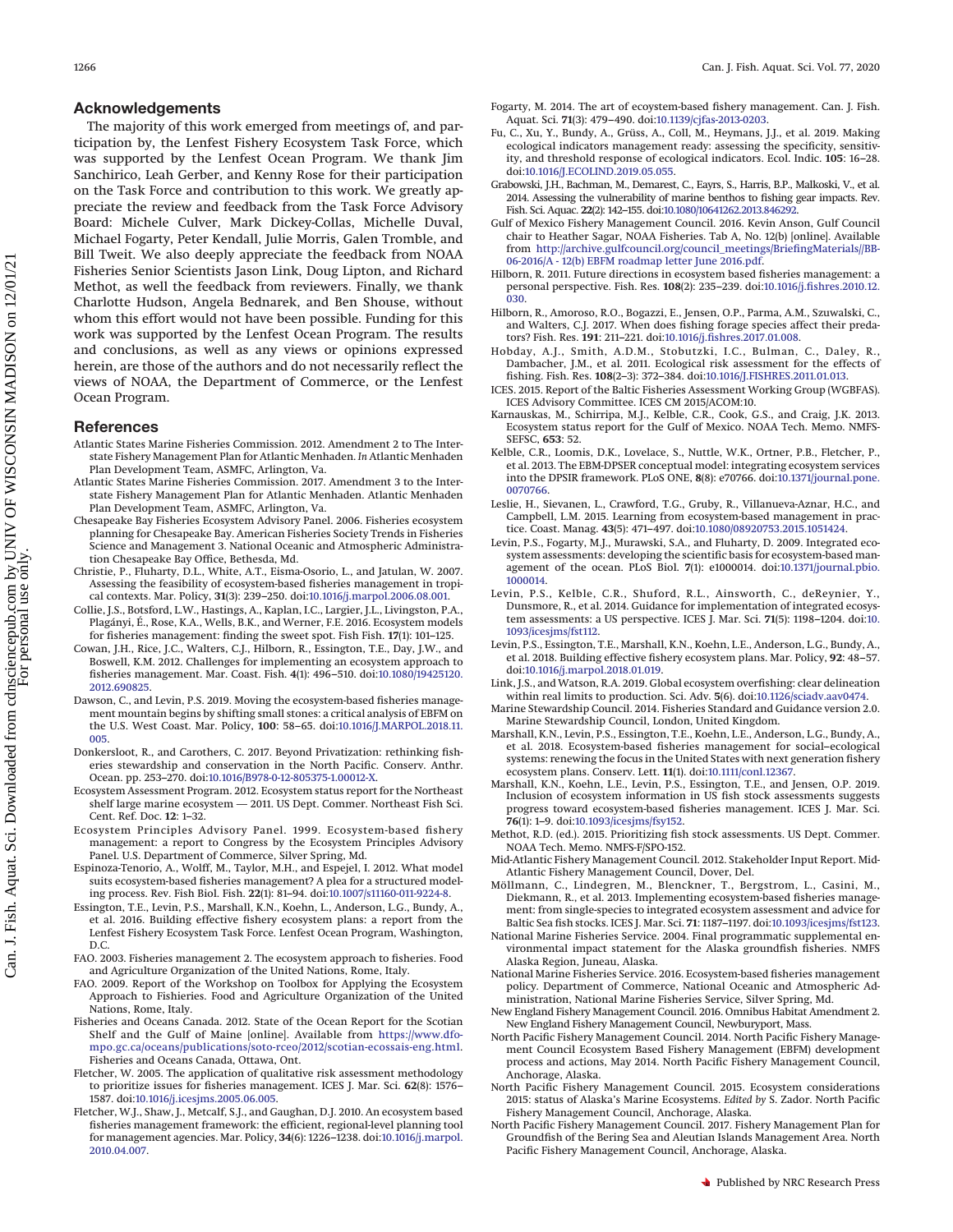- <span id="page-11-22"></span>North Pacific Fishery Management Council. 2019. Bering Sea Fishery Ecosystem Plan. Bering Sea Fishery Ecosystem Plan Team, North Pacific Fishery Management Council, Anchorage, Alaska.
- <span id="page-11-14"></span>Pacific Fishery Management Council. 2013. Pacific Coast Fishery Ecosystem Plan for the US Portion of the California Current Large Marine Ecosystem. Pacific Fishery Management Council Portland, Ore.
- <span id="page-11-11"></span>Pacific Fishery Management Council. 2016. Re: pacific Fishery Management Council Comments on the Ecosystem Based Fishery Management Roadmap. Agenda Item G.1. Attachment 1. September 2018 [online]. Available from [https://www.pcouncil.org/documents/2018/09/agenda-item-g-1-attachment-1-](https://www.pcouncil.org/documents/2018/09/agenda-item-g-1-attachment-1-2.pdf/) [2.pdf/.](https://www.pcouncil.org/documents/2018/09/agenda-item-g-1-attachment-1-2.pdf/)
- <span id="page-11-9"></span>Pacific Fishery Management Council. 2018. Scientific and statistical committee report on Sablefish ecosystem indicators: management strategy evaluation. Agenda item F.3.a. Supplemental SSC Report 1. March 2018 [online]. Available from [https://www.pcouncil.org/documents/2018/03/agenda-item-f-3-a](https://www.pcouncil.org/documents/2018/03/agenda-item-f-3-a-supplemental-ssc-report-1.pdf/)[supplemental-ssc-report-1.pdf/.](https://www.pcouncil.org/documents/2018/03/agenda-item-f-3-a-supplemental-ssc-report-1.pdf/)
- <span id="page-11-8"></span>Pacific Fishery Management Council. 2019. Coastal pelagic species advisory subpanel report on Fishery Ecosystem Plan (FEP) Five-year review. Agenda Item E.1.a Supplemental CPSAS Report 1. September 2019 [online]. Available from [https://www.pcouncil.org/documents/2019/09/agenda-item-e-1-a](https://www.pcouncil.org/documents/2019/09/agenda-item-e-1-a-supplemental-cpsas-report-1.pdf/)[supplemental-cpsas-report-1.pdf/.](https://www.pcouncil.org/documents/2019/09/agenda-item-e-1-a-supplemental-cpsas-report-1.pdf/)
- <span id="page-11-15"></span>Patrick, W.S., and Link, J.S. 2015. Hidden in plain sight: using optimum yield as a policy framework to operationalize ecosystem-based fisheries management. Mar. Policy, **62**: 74–81. Pergamon. doi[:10.1016/J.MARPOL.2015.08.014.](http://dx.doi.org/10.1016/J.MARPOL.2015.08.014)
- <span id="page-11-0"></span>Pikitch, E.K., Santora, C., Babcock, E.A., Bakun, A., Bonfil, R., Conover, D.O., et al. 2004. Ecosystem-based fishery management. Science, **305**(5682): 346–347. doi[:10.1126/science.1098222.](http://dx.doi.org/10.1126/science.1098222)
- <span id="page-11-2"></span>Pitcher, T.J., Kalikoski, D., Short, K., Varkey, D., and Pramod, G. 2009. An evaluation of progress in implementing ecosystem-based management of fisheries in 33 countries. Mar. Policy, **33**(2): 223–232. doi[:10.1016/j.marpol.2008.06.002.](http://dx.doi.org/10.1016/j.marpol.2008.06.002)
- <span id="page-11-6"></span>Sanchirico, J.N., Smith, M.D., and Lipton, D.W. 2008. An empirical approach to ecosystem-based fishery management. Ecol. Econ. **64**(3): 586–596. doi[:10.](http://dx.doi.org/10.1016/J.ECOLECON.2007.04.006) [1016/J.ECOLECON.2007.04.006.](http://dx.doi.org/10.1016/J.ECOLECON.2007.04.006)
- <span id="page-11-21"></span>Scyphers, S.B., Picou, J.S., and Grabowski, J.H. 2019. Chronic social disruption following a systemic fishery failure. Proc. Natl. Acad. Sci. U.S.A. **116**(46): 22912–22914. doi[:10.1073/pnas.1913914116.](http://dx.doi.org/10.1073/pnas.1913914116)
- <span id="page-11-16"></span>SEDAR. 2014. Gulf of Mexico Gag stock assessment report (SEDAR 33). SEDAR, North Charleston, S.C.
- <span id="page-11-18"></span>SEDAR. 2015. SEDAR 40 – Atlantic Menhaden Stock Assessment Report. SEDAR, North Charleston S.C.
- <span id="page-11-17"></span>SEDAR. 2016. SEDAR 33 Update Report Gulf of Mexico Gag Grouper. Southeast fisheries Science Center, Miami, Fla.
- <span id="page-11-4"></span>Skern-Mauritzen, M., Ottersen, G., Handegard, N.O., Huse, G., Dingsør, G.E., Stenseth, N.C., et al. 2016. Ecosystem processes are rarely included in tactical fisheries management. Fish Fish. **17**(1): 165–175. doi[:10.1111/faf.12111.](http://dx.doi.org/10.1111/faf.12111)
- <span id="page-11-5"></span>Smith, A.D.M., Fulton, E.J., Hobday, A.J., Smith, D.C., and Shoulder, P. 2007. Scientific tools to support the practical implementation of ecosystem-based fisheries management. ICES J. Mar. Sci. J. Cons. **64**(4): 633–639. doi[:10.1093/](http://dx.doi.org/10.1093/icesjms/fsm041) icesims/fsm041.
- Smith, A.D.M., Ward, T.M., Hurtado, F., Klaer, N., Ann, E., and Punt, A.E. 2015. Review and Update of Harvest Strategy Settings for the Commonwealth Small Pelagic Fishery: single Species and Ecosystem Considerations. Final Report of FRDC Project No. 2013/028. CSIRO, Hobart.
- <span id="page-11-19"></span>Smith, D.C., Fulton, E.A., Apfel, P., Cresswell, I.D., Gillanders, B.M., Haward, M., Sainsbury, K.J., et al. 2017. Implementing marine ecosystem-based management: lessons from Australia. ICES J. Mar. Sci. **74**(7): 1990–2003. doi[:10.1093/](http://dx.doi.org/10.1093/icesjms/fsx113) [icesjms/fsx113.](http://dx.doi.org/10.1093/icesjms/fsx113)
- <span id="page-11-10"></span>South Atlantic Fishery Management Council. 2016. South Atlantic Fishery Management Council RE: Ecosystem Based Fishery Management Road Map. July 1, 2016 [online]. Available from [https://safmc.net/download/BriefingBook\\_Habitat](https://safmc.net/download/BriefingBook_HabitatEcosystemAP_11_2016/A09_SAFMCCommNMFSDraftEBFMRoadMap42016.pdf) [EcosystemAP\\_11\\_2016/A09\\_SAFMCCommNMFSDraftEBFMRoadMap42016.pdf.](https://safmc.net/download/BriefingBook_HabitatEcosystemAP_11_2016/A09_SAFMCCommNMFSDraftEBFMRoadMap42016.pdf)
- <span id="page-11-20"></span>Tallis, H., Levin, P.S., Ruckelshaus, M., Lester, S.E., McLeod, K.L., Fluharty, D.L., and Halpern, B.S. 2010. The many faces of ecosystem-based management: making the process work today in real places. Mar. Policy, **34**(2): 340–348. doi[:10.1016/j.marpol.2009.08.003.](http://dx.doi.org/10.1016/j.marpol.2009.08.003)
- <span id="page-11-7"></span>Tam, J.C., Fay, G., and Link, J.S. 2019. Better Together: the Uses of Ecological and Socio-Economic Indicators With End-to-End Models in Marine Ecosystem Based Management. Front. Mar. Sci. **6**. doi[:10.3389/fmars.2019.00560.](http://dx.doi.org/10.3389/fmars.2019.00560)
- <span id="page-11-3"></span>Travis, J., Coleman, F.C., Auster, P.J., Cury, P.M., Estes, J.A., Orensanz, J., et al. 2014. Integrating the invisible fabric of nature into fisheries management. Proc. Natl. Acad. Sci. **111**(2): 581–584. doi[:10.1073/pnas.1305853111.](http://dx.doi.org/10.1073/pnas.1305853111)
- <span id="page-11-1"></span>Tyrrell, M.C., Link, J.S., and Moustahfid, H. 2011. The importance of including predation in fish population models: implications for biological reference points. Fish. Res. **108**(1): 1–8. doi[:10.1016/j.fishres.2010.12.025.](http://dx.doi.org/10.1016/j.fishres.2010.12.025)
- <span id="page-11-12"></span>Wilkinson, E.B., and Abrams, K. 2015. Benchmarking the 1999 EPAP recommendations with existing fishery ecosystem plans. NOAA technical memorandum NMFS-OSF. doi[:10.7289/V5WD3XK7.](http://dx.doi.org/10.7289/V5WD3XK7)

# <span id="page-11-13"></span>**Appendix A. Case study summaries**

#### **Australia and small pelagic fishery (SPF) impacts on the ecosystem**

The SPF in eastern and southern Australia is managed by the Australian Fishery Management Authority (AFMA) and is composed of commercial midwater and bottom trawl fisheries targeting four low- to mid-trophic level species (Australian sardine (*Sardinops sagax*), blue mackerel (*Scomber australasicus*), jack mackerel (*Trachurus declivis*), and redbait (*Emmelichthys nitidus*)). A constellation of factors led AFMA to review the SPF harvest strategy in 2013 to determine target and limit reference points for the SPF that consider impacts on predators and the food web. These factors included public concern about a factory trawler brought in by a license holder (quota owner) to fish SPF and its impact on predators, protected species, the ecosystem, and other fisheries [\(Tracey et al. 2013\)](#page-18-0). This coincided with a heightened public awareness about the trophic impacts of fishing "forage fish" due to publications such as the Lenfest Report [\(Pikitch et al. 2012\)](#page-18-1) and the Marine Stewardship Council (MSC) criteria for assessing the sustainability of low trophic fisheries to account for trophic impacts [\(MSC 2014\)](#page-18-2).

For this case study, activity pertaining to steps in the Lenfest process began in the second component, *Where are we going?.* In Australia, ecological risk assessment is used to inform management of all federally managed (and many state-managed) fisheries and a comprehensive risk assessment was completed for the SPF fishery in 2007 [\(Daley et al. 2007\)](#page-17-0). Note that the ecological risk assessment focuses on the effects of fishing and not on other potential stressors (e.g., climate change). This risk assessment is similar to step 2.3, "Analyze risks to meeting strategic objectives" in the Lenfest process. One step in the risk assessment process is the selection of objectives; therefore, step 2.2, "Develop strategic objectives" was also conducted through the risk assessment process. However, the risk assessment was not conducted in connection to the AFMA review, and objectives were distinct from the operational objective determined later on.

The AFMA review of the harvest policy met our criteria for step 2.5, "Develop operational objectives", and all steps in component 3 (*How will we get there?*). The review of the SPF harvest strategy was undertaken by a group of fishery scientists and involved considerable interaction with AFMA and with stakeholders in the fishery, in the initial design phase and during the course of the review. The scientific group suggested using MSC criteria as objectives or performance indicators for the review, and this was endorsed by the Resource Assessment Group for the fishery and by AFMA management. Adopting MSC criteria was seen as adopting a credible international standard. The criteria for determining acceptable impact are that (*i*) no other species abundance is impacted by more than 70%, and (*ii*) the abundance of no more than 15% of other species or groups is impacted by more than 40%. These criteria are specific examples of "Develop operational objectives" (step 2.5) and also contain "Develop performance measures" (step 3.1).

The scientific group then used an existing Atlantis ecosystem model [\(Smith et al. 2015\)](#page-18-3) to evaluate management strategies that would meet these operational objectives and performance indicators (steps 3.2, "Identify potential management strategies" and 3.3, "Evaluate consequences of alternative management actions"). The analysis concluded that harvest rates that achieved a target stock size of  $B_{50}$  (50% of unexploited biomass) met the performance criterion [\(Smith et al. 2015\)](#page-18-3), and no changes were made to the harvest strategy because the  $B_{50}$  strategy was the status quo strategy (step 3.4, "Select management strategy" and component 4, *Implement the plan*).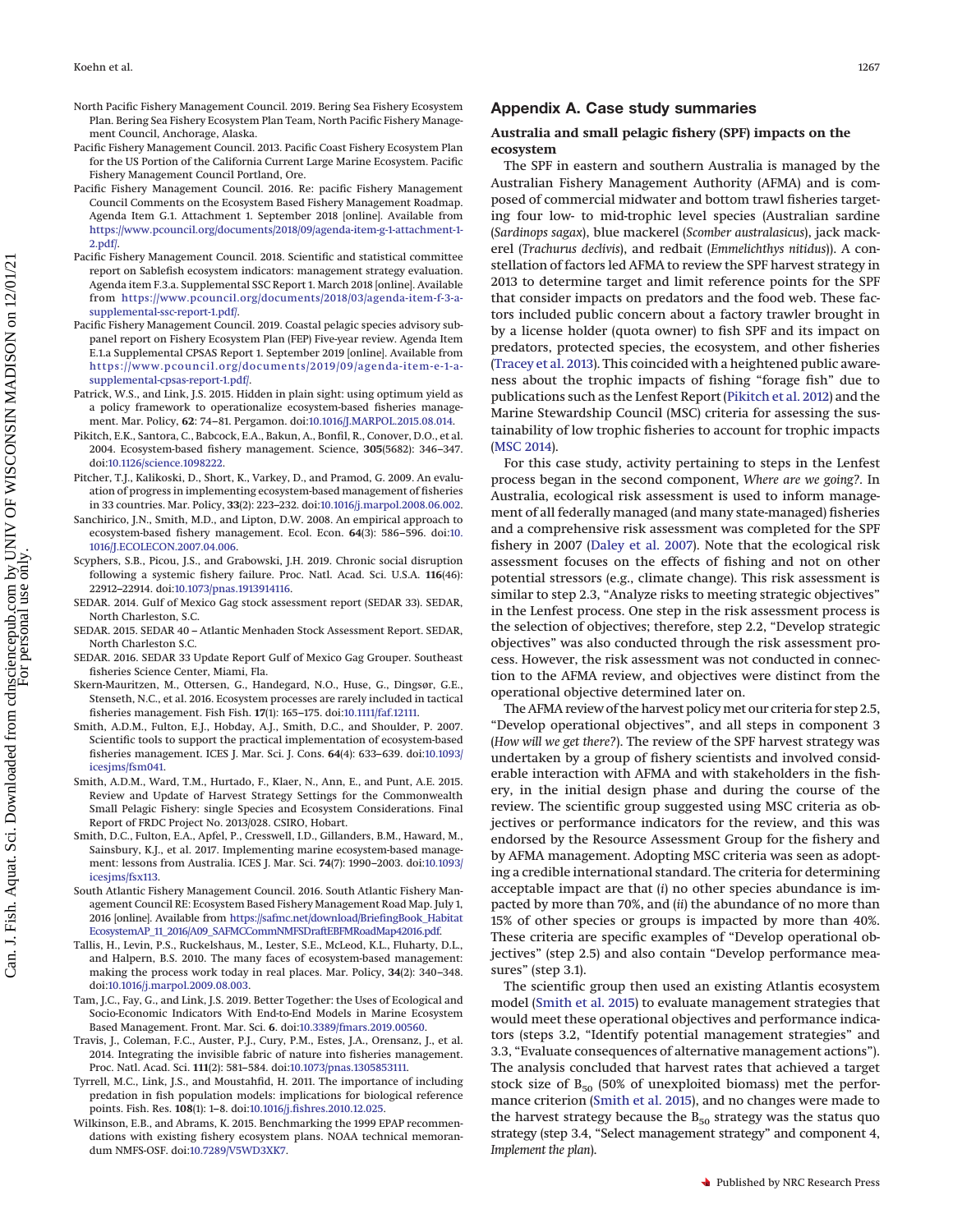## **Eastern Baltic Sea and cod–herring–sprat interactions**

Eastern Baltic Sea fisheries are mainly focused on demersal cod (*Gadus morhua*) (bottom–pelagic trawling, gill nets) and pelagic forage fish, herring (*Clupea harengus*) and sprat (*Sprattus sprattus*). A main EBFM topic is centered around the strong ecological interactions between cod and forage fishes [\(Casini et al. 2008\)](#page-17-1). Specifically, (*i*) cod top-down predation on sprat and herring [\(Köster](#page-18-4) [et al. 2001\)](#page-18-4) and (*ii*) sprat and herring predation on cod eggs [\(Köster](#page-18-4) [et al. 2001;](#page-18-4) [Neumann et al. 2017\)](#page-18-5). Furthermore, there is competition for zooplankton food between sprat and herring [\(Möllmann](#page-18-6) [et al. 2005\)](#page-18-6). All species, but especially cod, are strongly dependent (mainly recruitment) on the physical oceanographic environment [\(Köster et al. 2017\)](#page-18-7). Recent environmental conditions have resulted in distribution changes leading to a spatial mismatch of species interactions [\(Casini et al. 2016;](#page-17-2) [Orio et al. 2017\)](#page-18-8). Analytical assessments of eastern Baltic cod are presently not conducted due to deficient input data and rapidly changing environmental conditions [\(Eero et al. 2015\)](#page-17-3).

Activity for component 1, *Where are we now?*, is well represented for the Baltic Sea case study. System inventories for the Baltic Sea have been conducted within different International Council for the Exploration of the Sea (ICES) initiatives, matching step 1.1 in the process of "Develop a conceptual model and system inventory". The ICES–HELCOM (Baltic Marine Environment Protection Commission – Helsinki Commission) Working Group on Integrated Assessments of the Baltic Sea (WGIAB) conducted Integrated Trends Assessments of the various subsystems of the Baltic Sea. These assessments include multivariate analyses of time series encompassing abiotic (nutrients, hydrography, fishing pressure) as well as plankton (phytoplankton and zooplankton) and fish (pelagic and demersal) time series (step 1.2, "Select and calculate indicators"). Results for assessments for the central Baltic are published in [Möllmann et al. \(2009\),](#page-18-9) and analyses for multiple subsystems are contained in [Diekmann and Möllmann \(2010\),](#page-17-4) which are irregularly updated within WGIAB. Threats to the system (related to step 1.3, "Inventory threats") are included in the discussion of trends in indicators in [Diekmann and Möllmann](#page-17-4) [\(2010\),](#page-17-4) but not as an explicit list of threats as the step suggests.

Evidence and examples of "Articulate a vision" and "Develop strategic objectives" (steps 2.1 and 2.2, respectively) can be found in the Common Fisheries Policy and the Marine Strategy Framework Directive. The Common Fishery Policy of the European Union (EU) (reformed in 2014) has the broad goal that "Fish stocks should be brought up to healthy levels and be maintained in healthy conditions" [\(European Commission 2013\)](#page-17-5), a statement similar to that developed in step 2.1, articulating a strategic vision. More specifically (similar to step 2.2, "Develop strategic objectives"), the Common Fisheries Policy strives to develop ecosystembased fisheries management by applying an MSY approach: "Fish stocks should be exploited at maximum sustainable yield levels. These levels can be defined as the highest catch that can be safely taken year after year and which maintains the fish population size at maximum productivity." A common multiannual plan has been established by the EU for the stocks of cod, herring, and sprat in the Baltic Sea and the fisheries exploiting those stocks. The plan implicitly accounts for multispecies management goals by defining  $F_{\text{MSY}}$  ranges [\(European Commission 2016\)](#page-18-10); however, this is presently not defined for eastern Baltic cod. In addition, minimum levels of spawning stock biomass are set for conservation purposes. Overall though, management of Baltic fish stocks can still be considered single-species.

One potential effort that would exemplify an ecosystem example of step 3.4 ("Select management strategy") was previous efforts within ICES to evaluate and use multispecies  $F_{\text{MSY}}$  values for cod, sprat, and herring. However, the multispecies *F<sub>MSY</sub>* values are presently not used as a management strategy due to uncertainties inherent in multispecies model and cod input data [\(ICES 2013\)](#page-18-11). On the other hand, there are management strategies chosen (step 3.4,

"Select a management strategy" and component 4, *Implement the plan*) to estimate biological reference points by considering shifting predation and growth for herring and sprat. This is done by incorporating predation mortality parameters from a stochastic multispecies model into stock assessments [\(ICES 2015\)](#page-18-12). Therefore, this is a management strategy with an ecosystem consideration, though still from a single-species perspective, and without a full management-strategy evaluation approach (other steps in component 3).

#### **Western Scotian Shelf and declining traditional fisheries**

There are several ecosystem considerations for the western Scotian Shelf fisheries, which include fisheries for groundfish, pelagic fish, and invertebrates. Groundfish are harvested as part of a multispecies groundfish fishery, mostly targeting pollock (*Pollachius virens*), haddock (*Melanogrammus aeglefinus*), and cod (*Gadus morhua*). Cod is primarily caught as bycatch now, due to its low abundance. Herring (*Clupea harengus*) are prey for many groundfish, seabirds, and mammals, are the main forage fish species in the area, and are over-fished. The main invertebrate fisheries are for scallop (*Placopecten magellanicus*) and American lobster (*Homarus americanus*), with some by-catch of groundfish, especially flatfish, in the former. Currently, there is a decline in traditional groundfish fisheries and herring stocks are depressed, but invertebrate stocks (scallop and lobster) are doing well.

Fisheries and Oceans Canada (DFO) uses Integrated Fisheries Management Plans (IFMPs) to guide the conservation and sustainable use of marine resources. An IFMP is developed to manage the fishery of a particular species in a given region. It combines the best available science on a species with industry data on capacity and methods for harvesting that species and includes social, cultural, and economic objectives. The latter can reflect the aboriginal right to fish for food and social and ceremonial purposes and can recognize the economic contribution that the fishing industry makes to Canadian businesses and many coastal communities. Ultimately, the economic viability of fisheries depends on the industry itself. However, the department is committed to managing the fisheries in a manner that helps them be economically successful while using the ocean's resources in an environmentally sustainable manner.

Activity pertaining to steps in component 1, *Where are we now?*, are all encompassed in DFO State of the Ocean Reports for Canadian marine regions. The State of the Ocean Report for the Scotian Shelf, including the western Scotian Shelf, covers a range of topics, including ocean acidification, climate change and its effects on ecosystems, habitats and biota, at-risk species, marine habitats and communities, and more. This report also uses the Driver, Pressure, State, Impact, and Response (DPSIR) conceptual model framework [\(Kelble et al. 2013\)](#page-18-13) to identify indicators [\(http://](http://www.dfo-mpo.gc.ca/oceans/publications/soto-rceo/2012/scotian-ecossais-eng.html) [www.dfo-mpo.gc.ca/oceans/publications/soto-rceo/2012/scotian](http://www.dfo-mpo.gc.ca/oceans/publications/soto-rceo/2012/scotian-ecossais-eng.html)[ecossais-eng.html\)](http://www.dfo-mpo.gc.ca/oceans/publications/soto-rceo/2012/scotian-ecossais-eng.html), thus "Develop a conceptual model and system inventory" (step 1.1). Activity related to "Select and calculate indicators" (step 1.2) is included both in the State of the Ocean reports as well as the Ecosystem Status and Trends Report for the Gulf of Maine and Scotian Shelf [\(Worcester and Parker 2010\)](#page-18-14) as time series data. Additionally, though not an explicit list of threats as step 1.3, "Inventory threats" in the process suggests, many of the major topics covered throughout the State of the Ocean Report are threats to the system (ocean acidification, ocean noise, etc.).

Examples of "Articulate a vision" as well as "Develop strategic objectives" (steps 2.1 and 2.2 in component 2, *Where are we going?*) exist for the Scotian Shelf region. Specifically, within the DFO Regional Oceans Plan for the Maritimes Region (that includes the Scotian Shelf), there is the following broad vision statement (step 2.1, "Articulate a vision") for the region: "Healthy marine and coastal ecosystems, sustainable communities and responsible use supported by effective management processes" [\(DFO 2014\)](#page-17-6). Each individual species or fishery in this case study (herring, ground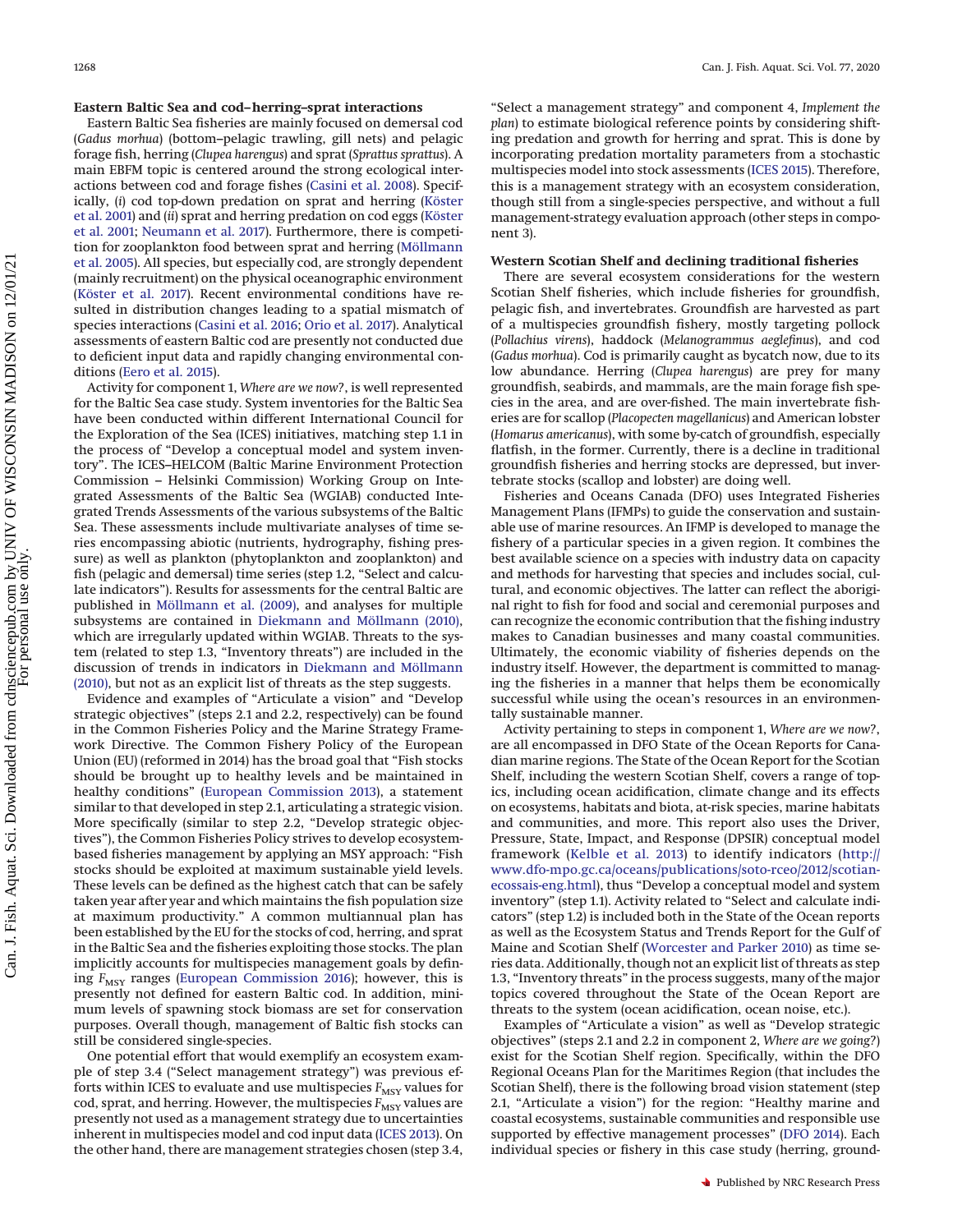fish, lobster, and scallop) has an IFMP with specific goals or objectives (step 2.2, "Develop strategic objectives"). Within the lobster management plan, for example, there are goals related to broader ecosystem impacts, including "Control unintended incidental mortality of North Atlantic right whales" and "Manage area disturbed of bottom habitat" [\(DFO 2011\)](#page-17-7). Overarching all fisheries in the region is a list of conservation and social objectives (see list in [DFO 2013\)](#page-17-8), which includes "Respect Aboriginal and treaty rights to fish".

#### **Bering Sea groundfish and avoiding ecosystem overfishing**

One EBFM consideration for the Bering Sea region revolves around the groundfish fishery and the 2 million metric ton removal cap on the fishery. Main Bering Sea fisheries consist of high-volume walleye pollock (*Gadus chalcogrammus*) fisheries and other groundfish fisheries, including Pacific halibut (*Hippoglossus stenolepis*), sablefish (*Anoplopoma fimbria*), and Pacific cod (*Gadus macrocephalus*). Many of these fisheries are rationalized as individual transferable quotas or cooperatives and the fleet is socially heterogeneous, consisting of non-Alaska residents, nonindigenous Alaska residents, and indigenous Alaska residents. Most groundfish fisheries also are conducted by multiple commercial sectors defined by gears or vessel characteristics. Species use across sectors has generated recent controversy. For instance, the bycatch of Chinook salmon (*Oncorhynchus tshawytscha*) and halibut in the trawl sector might reduce returns and opportunities for subsistence, recreational, and directed commercial fisheries for these species. Because of the total cap on groundfish removals at 2 million metric tons per year, high quotas for walleye pollock will reduce opportunities for fisheries in other groundfish sectors.

Activity related to all steps in component 1, *Where are we now?*, is present in the Ecosystem Considerations Report for the Alaska Regions (Bering Sea – Aleutian Islands, Gulf of Alaska, and Arctic). The goal of this annual report is to provide an ecosystem context for fishery management decisions. This report stems from the groundfish FMPs (Arctic, Bering Sea – Aleutian Islands, and Gulf; [North Pacific Fishery Management Council 2015](#page-18-15)*a*) and contains ecosystem assessments, similar to "Develop a conceptual model and system inventory" (step 1.1). The report also includes ecosystem status and trends and indicators (using the DPSIR conceptual model framework) for each region in Alaska, leading to indicators similar to what would be selected and calculated in step 1.2, "Select and calculate indicators". Finally, the Ecosystem Considerations reports mention individual threats throughout, specifically anomalies in indicators, such as warm ocean conditions, or some new or emerging potential problems in the "Hot Topics" section, which relate to step 1.3 "Inventory threats", but without a full, comprehensive, explicit list.

Additionally, an FEP for the Bering Sea is currently in development, which also is an example of step 1.1, "Develop conceptual model and system inventory", and the FEP includes selected indicators and specific ecosystem threats (steps 1.2 and 1.3) as well. The Bering Sea FEP also calls for increased stakeholder involvement by outlining steps to consider and incorporate local and traditional knowledge into the management process, not just through integrating it into Western science but through collaboration with local and indigenous peoples from the beginning [\(North Pacific](#page-18-16) [Fishery Management Council 2019\)](#page-18-16).

For component 2, *Where are we going?*, there is activity for almost all steps for the Bering Sea. For Alaska fisheries, there is a broad ecosystem vision statement (step 2.1, "Articulate a vision") that states the following:

"Vision Statement — The Council envisions sustainable fisheries that provide benefits for harvesters, processors, recreational and subsistence users, and fishing communities, which (1) are maintained by healthy, productive, biodiverse, resilient marine ecosystems that support a range of services; (2) support robust populations of marine species at all

trophic levels, including marine mammals and seabirds; and (3) are managed using a precautionary, transparent, and inclusive process that allows for analyses of tradeoffs, accounts for changing conditions, and mitigates threats," [\(North Pacific Fishery Management Council 2014\)](#page-18-17).

This statement was developed by the Ecosystem Committee for the North Pacific Fishery Management Council, brought on partly by input from stakeholders that the council did not previously have a vision statement or ecosystem objectives (Bill Tweit, personal communication). Additionally, for more specific strategies or goals (step 2.2, "Develop strategic objectives"), the groundfish FMP has multiple high-level ecosystem-related objectives that stem from the 45 objectives from the Alaska Groundfish Programmatic Supplemental Environmental Impact Statement (PSEIS), including "Preserve food web" and "Incorporate ecosystem-based considerations into fishery management decisions, as appropriate". In line with the Lenfest process step of "Analyze risks to meeting strategic objectives" (step 2.3), the PSEIS also includes assessments of risk for all objectives [\(National Marine Fisheries Service 2004\)](#page-18-18). However, there was no evidence of "Prioritize strategic objectives" (step 2.4). Within the PSEIS and groundfish FMP, there are more specific operational objectives, including "Maintain or adjust current protection measures as appropriate to avoid jeopardy of extinction or adverse modification of critical habitat for ESAlisted Steller sea lions", examples of activity pertaining to step 2.5, "Develop operational objectives". There are also both strategic and operational objectives described in each iteration of the Bering Sea – Aleutians Island groundfish FMP (many of which stem from the PSEIS objectives; see [North Pacific Fishery Management](#page-18-19) [Council 2017\)](#page-18-19).

There is activity related to all steps in component 3, *How will we get there?*, due to various reviews of, and continued use of, the 2 million metric ton cap on the groundfish fishery. An optimum yield of 2 million metric tons was originally selected from three primary alternative strategies for the groundfish fishery in January of 1984, as part of amendment 1 to the Bering Sea – Aleutian Islands (BSAI) groundfish FMP (49 FR 397; [North Pacific Fishery](#page-18-20) [Management Council 2016\)](#page-18-20). In this and multiple subsequent reviews of the cap, multiple strategies and variations on the cap were suggested and evaluated (steps 3.2 and 3.3, "Identify potential management strategies" and "Evaluate consequences of alternative management actions"). These subsequent reviews included the General Accounting Office report [\(General Accounting Office](#page-18-21) [1991\)](#page-18-21), the review of the F40% reference point [\(Goodman et al.](#page-18-22) [2002\)](#page-18-22), and the 2004 PSEIS [\(National Marine Fisheries Service](#page-18-18) [2004\)](#page-18-18).

As a more in-depth example, the PSEIS includes multiple performance measures for various ecosystem metrics (and implied desired directions for those metrics; step 3.1, "Develop performance measures"). Based on these measures, four alternative harvest management policies for groundfish were considered, similar to the selection of multiple strategies as outlined by step 3.2, "Identify management strategies" and the strategies were evaluated based on the performance metrics (step 3.3, "Evaluate consequences of alternative actions"). The Council selected the strategy and continued use of a system-wide cap of 2 million metric tons on groundfish catch [\(North Pacific Fishery Management Council](#page-18-23) [2015](#page-18-23)*b*; step 3.4, "Select a management strategy" and component 4, *Implement the plan*). Acceptable biological catch are set for each stock separately, and then annual catch limits are set so that the total annual catch limits for all species combined do not sum to above 2 million metric tons (only partially based on the ecosystem state). This cap was put into place to limit fleet capacity and avoid ecosystem overfishing [\(North Pacific Fishery Management](#page-18-23) [Council 2015](#page-18-23)*b*). The optimum yield of 2 million metric tons was chosen based on 85% of historical annual summed MSY estimates (1.4 to 2 million metric tons; [North Pacific Fishery Management](#page-18-23)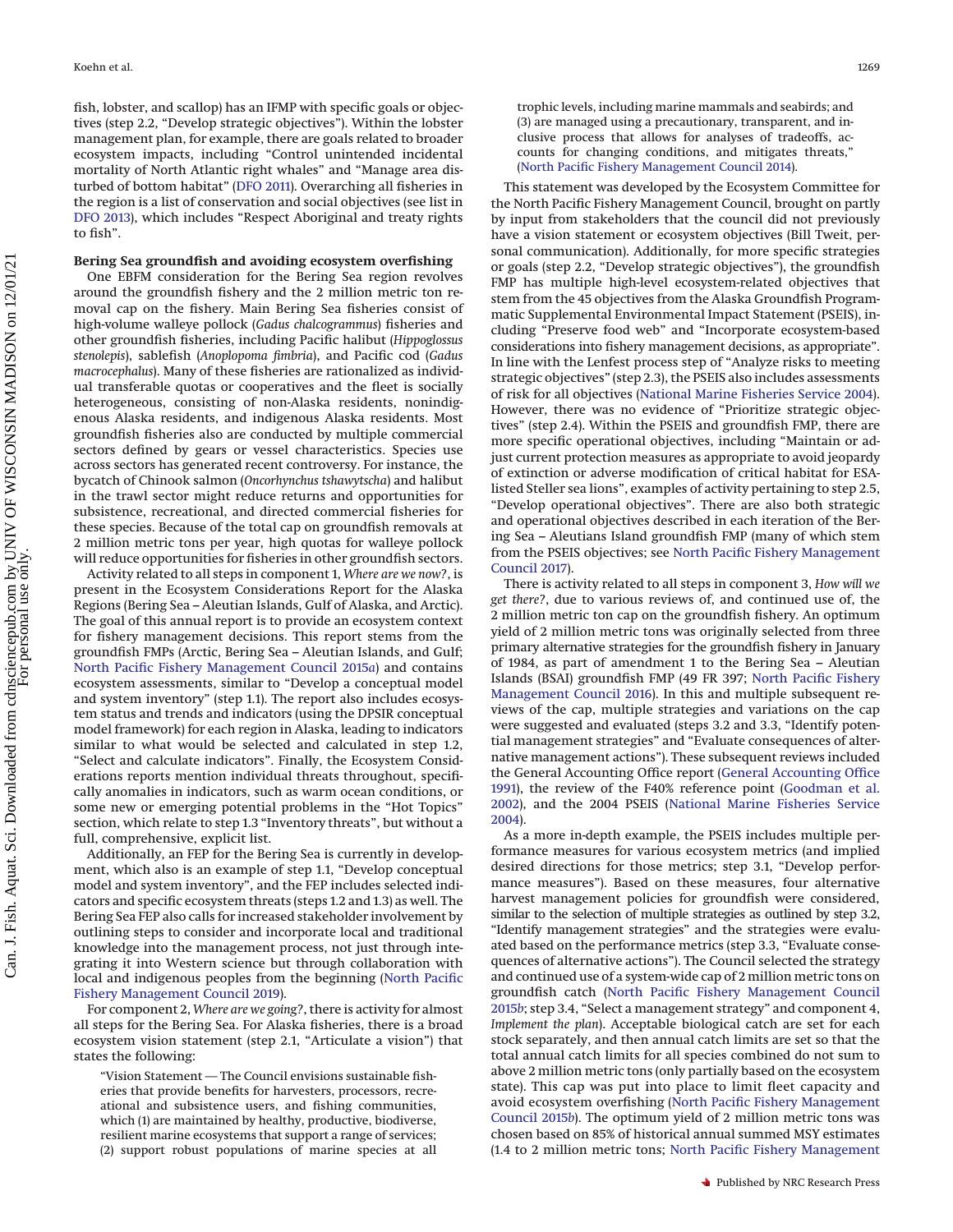[Council 2015](#page-18-23)*b*). This cap has been triggered in multiple years, leading to reductions in catch limits, and exploitation rates are thereby commonly less than single-species MSY for most species.

#### **Northeast Pacific and interacting protected species**

Pacific salmon fisheries on the US west coast primarily target Chinook (*Oncorhynchus tshawytscha*), coho (*Oncorhynchus kisutch*), and pink salmon (*Oncorhynchus gorbuscha*), and 17 populations are ESA-listed. Potential EBFM-related conflicts between fisheries and marine mammals center on Chinook salmon, southern resident killer whales (*Orcinus orca*), and pinnipeds (primarily harbor seals (*Phoca vitulina*) and California sea lions (*Zalophus californianus*)). Southern resident killer whales are listed as Endangered under the US Endangered Species Act, and pinnipeds are protected by the Marine Mammal Protection Act. Since its inception in 1972, many protected pinnipeds on the west coast have been increasing rapidly. The effects of pinniped and killer whale predation on Pacific salmon are not currently addressed by management. Salmon and killer whales are iconic in the Pacific Northwest and both have high nonmonetary value.

Activity related to all steps in component 1, *Where are we now?*, of the process can be found in documents highlighting either council or NOAA efforts for this region and mammal–salmon interactions. The Pacific Council's FEP serves to "Develop a conceptual model and system inventory" (step 1.1) and provides general information on direct and indirect interactions between fisheries and marine mammals on the west coast. The FEP also mentions the importance of salmon in the diets of endangered killer whales [\(Pacific Fishery Management Council 2013](#page-18-24)*a*). NOAA's IEA for the California Current includes salmon and marine mammals as key ecosystem components, with multiple indicators for each, thus showing activity related to step 1.2, "Select and calculate indicators". The IEA also includes a conceptual model for the system. Finally, certain threats are mentioned throughout the IEA report (similar to threats that would be listed in step 1.3, "Inventory threats") related to specific indicators, such as threats of ship strikes and fisheries gear entanglements for cetaceans [\(Levin et al.](#page-18-25) [2013\)](#page-18-25). The risk analyses portions of the IEA reports also mention threats, but there is never an explicit list of threats in the report.

There is less activity related to component 2, *Where are we going?*. The Pacific Council's Salmon FMP does not have specific objectives for managing salmon fisheries relating to their importance as prey to marine mammals. However, protected species in marine waters are managed by NOAA Fisheries, and there are broad-level objectives–goals (step 2.2, "Develop strategic objectives") stemming from the killer whale recovery plan (mandated by the Endangered Species Act). These objectives include "Ensure adequate habitat to support a recovered population of Southern Resident killer whales. Habitat needs include sufficient quantity, quality, and accessibility of prey species" [\(National Marine](#page-18-26) [Fisheries Service 2008\)](#page-18-26). Related to step 2.3, "Analyze risks to meeting strategic objectives", there is a recent environmental impact statement for salmon populations that qualitatively considers the impacts of fishing on killer whales and pinnipeds [\(National](#page-18-27) [Marine Fisheries Service 2017\)](#page-18-27) and likely previous environmental impact statements as well.

Activities related to component 3, *How do we get there?*, stem from work by NOAA Fisheries and DFO, which convened an independent scientific review panel to evaluate the effects of salmon fisheries on southern resident killer whales [\(Hilborn et al. 2012\)](#page-18-28). The panel reviewed science that suggested southern resident killer whale survival and fecundity rates were correlated with indices of Chinook salmon abundance [\(Hilborn et al. 2012;](#page-18-28) [Ward](#page-18-29) [et al. 2009\)](#page-18-29). From this, a possible strategy of closing all ocean fishing on Chinook was simulated (steps 3.2 and 3.3, "Identify potential management strategies" and "Evaluate consequences of alternative management actions"). A salmon population model was used to assess the strategy of closing all ocean fishing and

concluded that even complete cessation of fishing would increase Chinook abundance by a maximum of 25%. The panel concluded that the effects of this small change in Chinook abundance would be difficult to predict and would likely not translate to increased prey (or survival or fecundity) for killer whales. Instead, Chinook abundance is more strongly influenced by freshwater habitat and ocean conditions than by fishing mortality. Therefore, the no fishing strategy was not pursued (step 3.4, "Select management strategy").

#### **Northeast Pacific sardine and environmentally linked harvest control rules**

The Pacific sardine (*Sardinops sagax*) fishery was the largest in terms of catch for any of the species included in the PFMC CPS (coastal pelagic species) FMP in the California Current system, till the closure of the fishery in 2015. Potential EBFM topics related to sardine stem from the importance of sardine as prey for predators and the relationship between sardine abundance and oceanic conditions. Sardine are prey for predatory fish in the west coast groundfish, salmon, halibut, and migratory species (including albacore, *Thunnus alalunga*) fisheries, leading to potential trade-offs among fisheries. Sardine are also prey for other marine species, including protected marine mammals and seabirds. Additionally, sardine recruitment is related to ocean conditions, with specifically higher recruitment in warm ocean conditions (related to the Pacific decadal oscillation; [Jacobson and MacCall 1995\)](#page-18-30).

Again, activity related to all steps in component 1, *Where are we now?*, can be found in documents from council or NOAA efforts. The Pacific Coast Fishery Ecosystem Plan summarizes information on the entire California Current ecosystem and includes information on Pacific sardine [\(Pacific Fishery Management Council](#page-18-24) [2013](#page-18-24)*a*), thus acting to "Develop a conceptual model and system inventory" (step 1.1). Additionally, the IEA for the California Current includes status and trends of indicators related to environment (temperature) and CPS (similar to indicators that would be produced by step 1.2, "Select and calculate indicators") and includes a conceptual model for the system [\(Levin et al. 2013\)](#page-18-25). As mentioned in the previous case study, threats to the system are listed throughout portions of the IEA report (step 1.3, "Inventory threats"), but not as an explicit list.

Related to component 2, *Where are we going?*, there is activity for only step 2.2, "Develop strategic objectives". Within the FEP, there is a summary of ecosystem goals across FMPs, and one broad goal or objective for CPS (including sardine) is to "Provide adequate forage for dependent predators" [\(Pacific Fishery Management](#page-18-24) [Council 2013](#page-18-24)*a*).

All of component 3, *How will we get there?*, is exemplified by work surrounding the Pacific sardine harvest control rule. Because sardine recruitment is related to oceanic conditions, the harvest control rule for Pacific sardine includes a temperature predictor to set catch based on the relationship between sardine recruitment and sea surface temperature. In the early 2010s, stock assessment scientists in the Scientific and Statistical Committee determined that the previously used temperature predictor (temperature off Scripps Pier) was deficient [\(McClatchie et al. 2010;](#page-18-31) [Lindegren and](#page-18-32) [Checkley 2012\)](#page-18-32). Work by [McClatchie et al. 2010](#page-18-31) showed an alternative relationship between California Cooperative Oceanic Fisheries Investigations (CalCOFI) sea surface temperature and sardine productivity. Therefore, the Pacific Fishery Management Council convened a workshop to determine new potential management strategies [\(Pacific Fishery Management Council 2013](#page-18-33)*b*). This workshop included members of the Scientific and Statistical Committee, the PFMC CPS Advisory subpanel and management team, and other scientists. Similar to step 3.2, "Identify potential management strategies", the members identified multiple strategies for a sardine harvest control rule, including using the previous temperature indicator (from off the Scripps Pier), the new temperature indicator (CalCOFI temperature), and various levels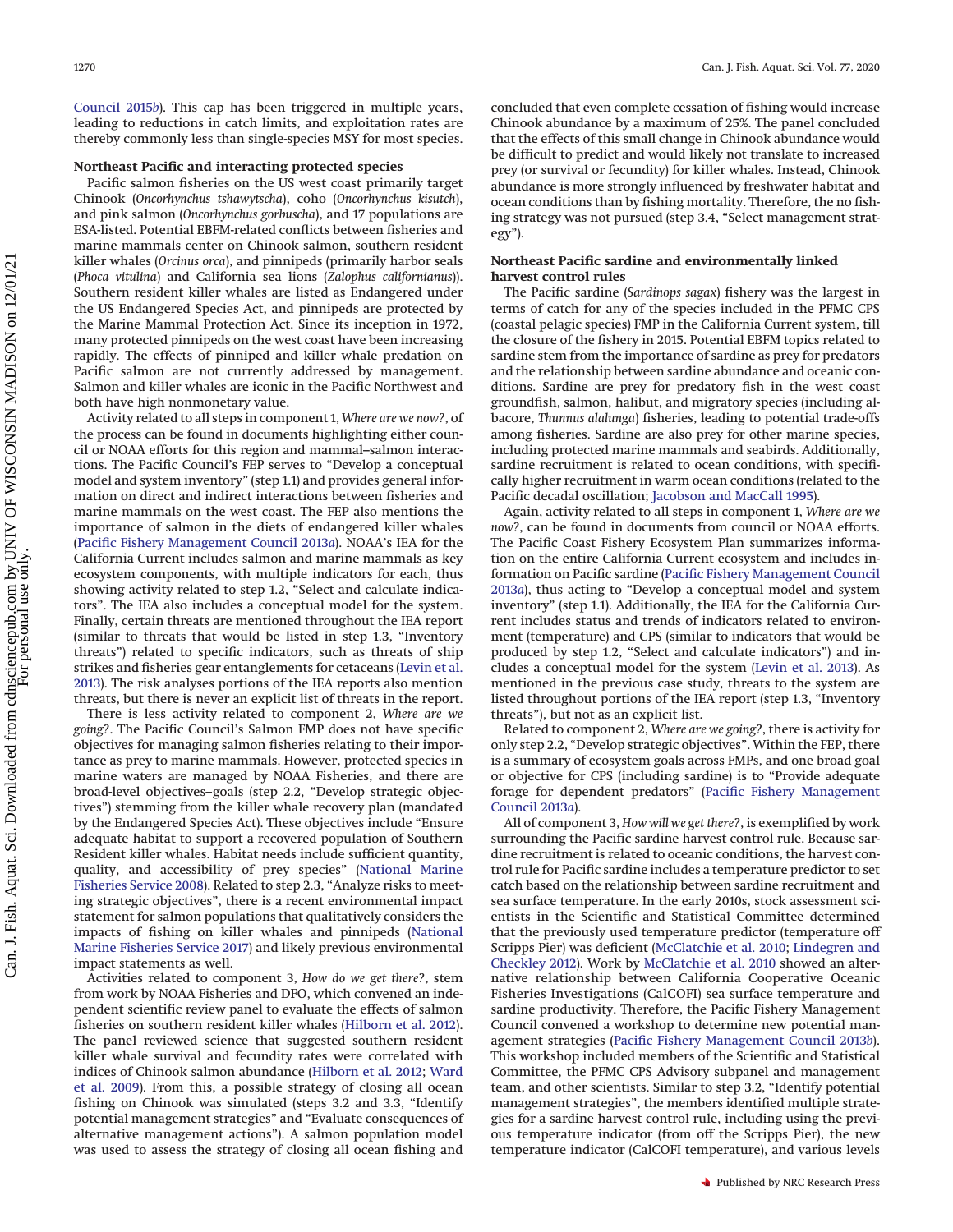of a "cutoff" value to protect the stock at low levels (close fishery if stock drops below this level). Then, [Hurtado-Ferro and Punt](#page-18-34) [\(2014\)](#page-18-34) performed a management strategy evaluation (MSE) using the strategies identified in the 2013 workshop (step 3.3, "Evaluate consequences of alternative management actions"). They used an age-structured population model of Pacific sardine as the operating model and evaluated strategies based on performance criteria (indicators), such as variance of catch, mean catch, spawning stock biomass, and more. These performance criteria or indicators are similar to what would be produced in step 3.1, "Develop performance measures" (see [Hurtado-Ferro and Punt 2014](#page-18-34) for all criteria and strategies). After the MSE was reviewed, the Council chose the control rule that included the use of CalCOFI temperature (see [Pacific Fishery Management Council 2014](#page-18-35)*a*, [2014](#page-18-36)*b*) and a 150 000 metric ton cutoff (exemplifying step 3.4, "Select management strategy" and component 4, *Implement the plan*).

Moving forward, there is no formal re-evaluation of the temperature–recruitment relationship from year to year, but there is monitoring of these indicators within the stock assessments, and this can show when or if there is any deviation from the pattern. This acts to continuously monitor the strategy, similar to component 5 of the process (*Did we make it?*). However, component 5 particularly focuses on monitoring strategies in terms of meeting the objectives identified in component 2, and there were no explicit operational objectives that could be identified for this case study.

# **Gulf of Mexico and environmentally linked mortality of gag grouper**

This case study focuses on the EBFM topics surrounding gag grouper in the Gulf of Mexico and increased mortality of gag during red tide events. Gag grouper is a second-level priority species (designated as overfished or undergoing overfishing or in need of an assessment) in the Gulf of Mexico and one of the more important reef fish species exploited in the eastern Gulf (second only to red grouper, *Epinephelus morio*). Harmful algal blooms or red tide events in the West Florida Shelf likely cause increased mortality for gag grouper. Specifically, a severe event in 2005 coincided with a sharp decline in gag grouper abundance indices. However, the mechanism behind how red tide causes mortality in gag is not known (direct toxicity or indirect impact; [Southeast](#page-18-37) [Data, Assessment, and Review 2014\)](#page-18-37).

Activity related to all steps in component 1, *Where are we now?*, can be found in the Ecosystem Status Report for the Gulf of Mexico [\(Karnauskas et al. 2013,](#page-18-38) [2017\)](#page-18-39). The status report summarizes components of the fishery system (step 1.1, "Develop a conceptual model and system inventory"). This report also has activity related to step 1.2, "Select and calculate indicators", by including status and trends for individual species, fisheries and environmental components, and indicators such as data on trends of red tide events. The status report was part of the IEA work for the Gulf of Mexico, and a Driver, Pressure, State, Ecosystem service, and Response (DPSER) conceptual model was used to select indicators that "reflect the status of key drivers, pressures, states, ecosystem services, and responses in the ecosystem" [\(Kelble et al. 2013\)](#page-18-13). Finally, the status report also lists a number of stressors, including oil spills, hurricanes, and more, similar to step 1.3, "Inventory threats", though not as an exhaustive, explicit list as the step specifies.

Because of the mortality caused by red tide in 2005, an additional source of mortality was added to the gag grouper stock assessment in the Gulf of Mexico [\(Southeast Data, Assessment,](#page-18-37) [and Review 2014\)](#page-18-37), thus exemplifying step 3.4, "Select management strategy", with an ecosystem consideration. Red tide was modeled as a fishing fleet "discard" removal of gag (versus a "directed fishing mortality"), doubling mortality predicted in the previous assessment. Therefore, this strategy modified the estimated stock status relative to the reference point using ecosystem information, modifying the management strategy (step 3.4, "Select management strategy") based on ecosystem information, and was then put into practice for gag grouper (component 4, *Implement the plan*). There is also ongoing work by the IEA working group on red tide severity indices that could be used as covariates in the stock assessment model [\(Southeast Data, Assessment, and](#page-18-37) [Review 2014\)](#page-18-37), but are not currently used. Finally, there is continued monitoring of red tide events, but not in connection to gag mortality, which would be needed to exemplify component 5 of the process, *Did we make it?*.

#### **Mid-Atlantic butterfish and habitat-based availability**

One approach to establishing EBFM in the Mid-Atlantic centers on butterfish (*Peprilus triacanthus*), primarily a bycatch species, and how butterfish bycatch caps have historically constrained the longfin inshore squid (*Doryteuthis pealeii*) fishery (prior to the 2014 butterfish assessment). There is a high degree of habitat overlap between butterfish and squid, and technical measures (e.g., minimum mesh size) have only been partly successful in reducing bycatch. The butterfish stock was determined to be overfished in the 2003 stock assessment, but the trends in the 2003 assessment conflicted with trends observed in the follow-up assessment in 2009. One problem with the stock assessment of butterfish is that the degree of overlap between the stock and the trawl survey frame (i.e., the region from which random trawl locations are drawn) is variable depending on environmental conditions. The 2009 stock assessment resulted in a determination that fishing mortality rates had been extremely low in recent years and could not account for the apparent decline in butterfish biomass. Nevertheless, the biological reference points estimated from the 2009 assessment were rejected by the assessment review panel [\(Northeast](#page-18-40) [Fisheries Science Center 2010\)](#page-18-40). As a result, the industry was faced with a situation in which it was widely acknowledged that fishing mortality rates on butterfish were extremely low, yet the rebuilding plan continued to call for tight caps on butterfish bycatch in the squid fishery. This example of a technical interaction is common in conventional management but is highlighted here because it led to incorporation of environmental habitat models and data in the stock assessment and management of butterfish.

Activity for component 1, *Where are we now?*, can be found in the Mid-Atlantic Fisheries Management Council's (MAFMC) Ecosystem Approach to Fishery Management Guidance Document [\(Mid-Atlantic Fisheries Management Council 2016\)](#page-18-41). This document includes specific information on butterfish and climate and has summaries of system components, creating an inventory similar to step 1.1, "Develop a conceptual model and system inventory". The guidance document includes trends in indicators such as temperature and landings, which is the same as step 1.2, "Select and calculate indicators". It also contains multiple conceptual models linking climate, habitat, species, and more in the mid-Atlantic [\(http://www.mafmc.org/s/EAFM\\_Guidance-Doc\\_2017–](http://www.mafmc.org/s/EAFM_Guidance-Doc_2017–02–07.pdf) [02–07.pdf;](http://www.mafmc.org/s/EAFM_Guidance-Doc_2017–02–07.pdf) [Mid-Atlantic Fisheries Management Council 2016\)](#page-18-41). Additionally, a list of threats to the system (step 1.3, "Inventory threats") can be found within the Northeast region US Ecosystem status report [\(https://www.nefsc.noaa.gov/ecosys/\)](https://www.nefsc.noaa.gov/ecosys/) under "stressors and impact", including water contaminants, climate change, and fishing gear impacts.

Activity related to a few steps in component 2, *Where are we going?*, can be found within the MAFMC Strategic Plan [\(Mid-Atlantic Fisheries Management Council 2013\)](#page-18-42). Work to "Articulate a vision" (step 2.1) and "Develop strategic objectives" (step 2.2) that broadly relate to the case study topic was completed in 2013 and presented in the MAFMC Strategic Plan. The final vision statement says, "Healthy and productive marine ecosystems supporting thriving, sustainable marine fisheries that provide the greatest overall benefit to stakeholders" [\(Mid-Atlantic](#page-18-42) [Fisheries Management Council 2013\)](#page-18-42). This vision, other goals, and a comprehensive strategic plan were developed through the Council's "Visioning and Strategic Planning Project". This project was initiated at a time when all MAFMC managed fisheries were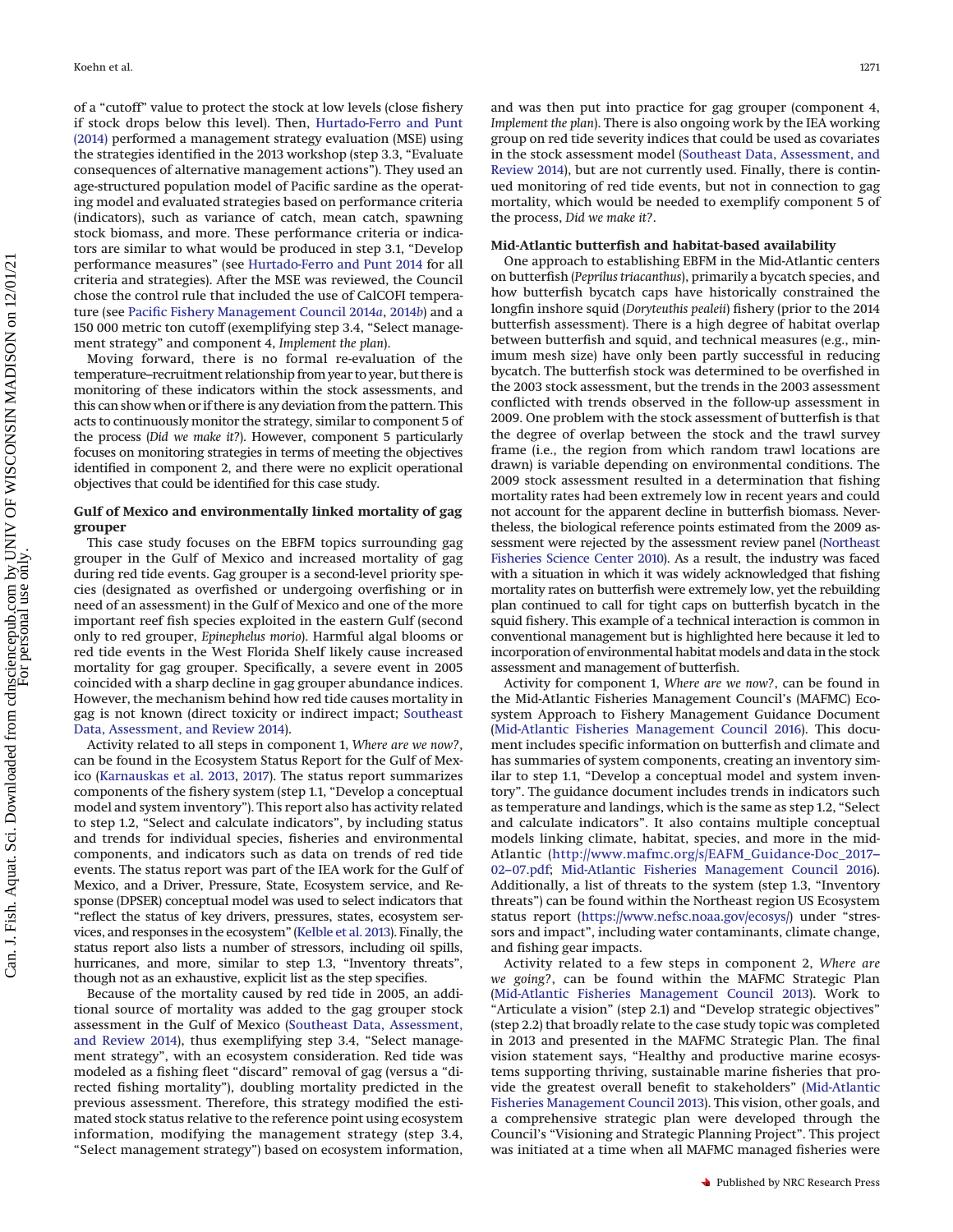rebuilt and no longer overfished, which promoted flexibility to cultivate the Council's management strategies [\(Mid-Atlantic](#page-18-43) [Fisheries Management Council 2012\)](#page-18-43). This planning strategy included a "large-scale stakeholder outreach effort" [\(Mid-Atlantic](#page-18-43) [Fisheries Management Council 2012\)](#page-18-43) with input from more than 1500 stakeholders through surveys, port meetings (roundtable sessions), and position letters [\(Mid-Atlantic Fisheries Management](#page-18-43) [Council 2012\)](#page-18-43). Stakeholders included commercial and recreational fisheries, environmental organizations, seafood users, scientists and researchers, and the public at large.

Finally, the inclusion of environmental data in the most recent butterfish stock assessment [\(Adams et al. 2015\)](#page-17-9) led to selection of a single-species harvest control rule with an ecosystem consideration (step 3.4, "Select management strategy"). Owing to the potential mismatch in spatial occurrence of the butterfish stock and trawl surveys to estimate abundance, attributable to environmental conditions (leading to low stock estimates), there was a specific "Term of Reference" for the stock assessment in 2014 that required the assessment scientists to consider oceanographic factors and include them in the assessment model if possible. Through an academic–industry–NOAA collaborative process, key environmental drivers of butterfish spatial distribution were identified and used to estimate the annual overlap between the stock and the trawl survey. Specifically, bottom temperature was used to define the availability of butterfish to the NEFSC trawl survey by measuring overlap between their thermal habitat and the trawl survey frame. This thermal niche model estimated annual availability of butterfish to the trawl survey, but in the end, a constant availability (from the model) was incorporated into the assessment because there was relatively little interannual variability in availability (range: 62%–75% of butterfish habitat overlap with the survey frame). The 2014 assessment concluded that the stock is not overfished and that overfishing is not occurring and led to the implementation of the current harvest control rule (component 4, *Implement the plan*).

#### **Mid-Atlantic – Chesapeake Bay: supporting needs of menhaden predators**

Atlantic menhaden (*Brevoortia tyrannus*) constitutes the biggest fishery in the mid-Atlantic and has been referred to as "the most important fish in the sea", highlighting its role in supporting predators in the coastal ecosystem. A filter-feeder, menhaden also is believed to contribute to combatting eutrophication [\(Gottlieb](#page-18-44) [1998;](#page-18-44) [Dalyander and Crecco 2010\)](#page-17-10). As an important fishery and key forage species, management of Atlantic menhaden is at the core of developing EBFM in the Chesapeake Bay and coastal mid-Atlantic region.

Activity more than a decade ago related to component 1, *Where are we now?*, is documented in a Chesapeake Bay FEP. The FEP includes information on Atlantic menhaden and conceptual models of major elements of the ecosystem [\(Chesapeake Bay Fisheries](#page-17-11) [Ecosystem Advisory Panel 2006\)](#page-17-11). As such, it serves to "Develop a conceptual model and system inventory" (step 1.1). This FEP and publications that followed [\(Houde 2011;](#page-18-45) [Maryland Sea Grant 2011\)](#page-18-46) also recognize many threats to the system, including accelerated eutrophication and related hypoxia, invasive species, and fishing pressure. The FEP includes sections on major ecosystem issues and concerns in Chesapeake Bay, addressing step 1.3, "Inventory threats". Additionally, the Ecosystem Status Report for the Northeast Shelf Large Marine Ecosystem [\(Ecosystem Assessment](#page-17-12) [Program 2012\)](#page-17-12) provides a relevant system inventory on a broader regional scale that includes indicators (informing step 1.2, "Select and calculate indicators") and documentation of additional threats to the ecosystem.

In the past decade, there has been interest and activity directed toward developing an explicit menhaden management plan with ecosystem reference points that account for menhaden's important role in the mid-Atlantic coastal ecosystem. In this regard, there is activity related to initial steps in component 2, *Where are we going?*. Step 2.1 is to "Articulate a vision" for the system and the strategic vision for the menhaden fishery. The vision emphasizes maintaining a valuable and sustainable menhaden fishery while avoiding damage to the ecosystem and its menhaden-dependent predators. Broad objectives for the fishery were expressed in the most recent stock assessment [\(Southeast Data, Assessment, and](#page-18-47) [Review 2015\)](#page-18-47). It addressed strategic objectives for step 2.2, "Develop strategic objectives". The updated goal, provided in Amendment 3 to the FMP [\(Atlantic States Marine Fisheries Commission](#page-17-13) [2017\)](#page-17-13), is to

"…manage the Atlantic menhaden fishery in a manner which equitably allocates the resource's ecological and economic benefits between all user groups. The primary user groups include those who extract and utilize menhaden for human use, those who extract and utilize predators which rely on menhaden as a source of prey, and those whose livelihood depends on the health of the marine ecosystem. Pursuit of this goal will require a holistic management approach which allocates the resource in a method that is biologically, economically, and socially sound to protect the resource and those who benefit from it."

For component 3, *How will we get there?*, there is ongoing activity for two steps: step 3.2, "Identify potential management strategies" and step 3.4, "Select management strategy". Recent management of Atlantic menhaden has relied on modeling its age-specific predation mortality based on a multispecies virtual population analysis [\(Southeast Data, Assessment, and Review 2015\)](#page-18-47). This single-species harvest control rule–strategy, with an ecosystem consideration, is a component of the management strategy for the coast-wide menhaden fishery. For Chesapeake Bay, the management strategy is to cap menhaden landings [\(Southeast Data,](#page-18-47) [Assessment, and Review 2015\)](#page-18-47), a measure aimed at reducing the likelihood of localized depletion of menhaden [\(Atlantic States](#page-17-14) [Marine Fisheries Commission 2005\)](#page-17-14), and exemplifies the Task Force's step 3.4, "Select management strategy". The initial menhaden cap for Chesapeake Bay was 87 120 metric tons, which was lowered to 51 000 metric tons in ASMFC's most recent action [\(Atlantic States Marine Fisheries Commission 2017\)](#page-17-13), a strategy intended to benefit menhaden's predators and the recreational fishery that targets important predators (e.g., striped bass, *Morone saxatilis*).

The ASMFC Atlantic Menhaden Technical Team and its Biological– Ecological Reference Points (BERP) working group identified performance indicators for menhaden, including environmental indicators, indices of forage abundance, and prey:predator ratios (Appendix E in [Southeast Data, Assessment, and Review 2015\)](#page-18-47). The BERP's work led the ASMFC to develop ecosystem objectives [\(Atlantic States Marine Fisheries Commission Memorandum](#page-17-15) [2015\)](#page-17-15). Fundamental objectives, such as "sustain menhaden to provide for predators", were identified (exemplifying step 2.2, "Develop strategic objectives"). The BERP also adopted explicit objectives provided by the ASMFC's Menhaden Board and an inclusive set of performance indicators. The BERP is developing ecosystem reference points (ERPs) for menhaden, activity specified in the Task Force's step 3.1, "Develop performance measures". The BERP is charged to formally recommend an ERP by 2019 [\(Atlantic States Marine Fisheries Commission 2017\)](#page-17-13).

The Atlantic menhaden case study, while centered on a single species, exemplifies how concerns about its management address FEP goals in the Chesapeake Bay and the broader coastal zone. In this regard, a recently developed, coast-wide ecosystem model demonstrates how management decisions related to selection of ERPs for menhaden could resonate throughout the predator community in the mid-Atlantic region [\(Buchheister et al. 2017\)](#page-17-16). Ongoing work by ASMFC and its BERP working group illustrates how the process now underway includes many activities embodied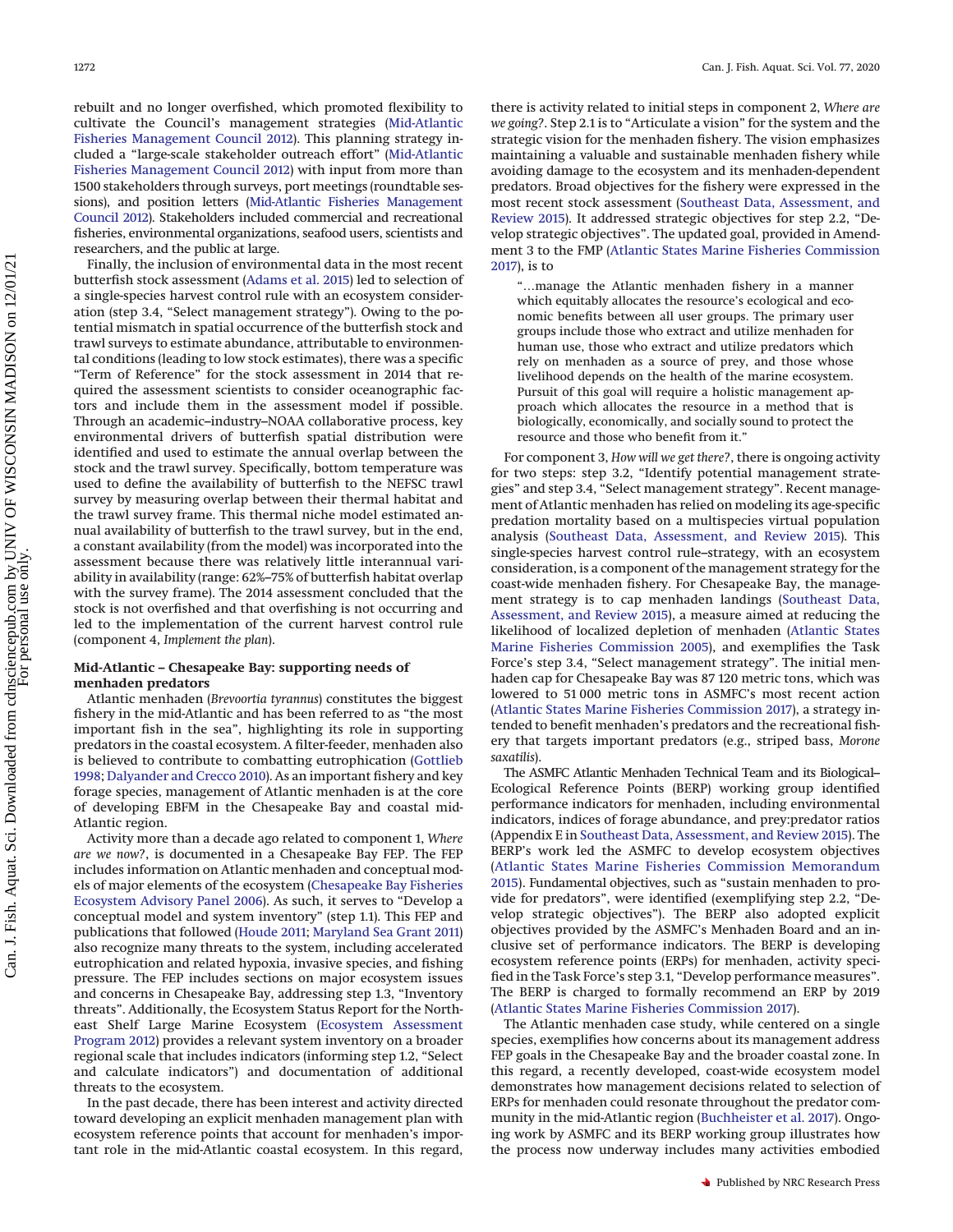in the components and steps of the FEP process recommended by the Task Force.

## **New England and habitat area closures for improved groundfish protection**

The multispecies groundfish fishery is one of the most ecologically and economically important finfish fishery in the Gulf of Maine. This fishery incudes as targets iconic species like Atlantic cod and haddock. The Gulf of Maine cod stock has been assessed as both overfished and that overfishing is still occurring, though fishers continue to find large amounts of cod. Therefore, there is tension between management and fishers, and fishers want greater access to catch and certainty in catch levels in the future (3–5 years out). Emergency actions shutting down the groundfish fishery and the annual assessments are causing the industry both severe economic hardship and inducing high levels of stress. There is specific ongoing EBFM activity surrounding the groundfish fishery (including cod) and habitat.

There is activity related to all steps in component 1, *Where are we now?*. The Ecosystem Status Report of the Northeast Shelf Large Marine Ecosystem [\(Ecosystem Assessment Program 2012\)](#page-17-12) was completed in 2012 and contains descriptions of components of the fishery system, thus serving to "Develop a conceptual model and system inventory", as is specified in step 1.1. Additionally, the status report contains time-series data on components and indicators (integrative ecosystem measures), similar to step 1.2, "Select and calculate indicators". Finally, the updated Northeast status report (see Mid-Atlantic case study) includes a section on stressors, again acting as an example of an "Inventory threats" to the system (step 1.3), though not as an explicit list.

"Develop strategic objectives" (step 2.2), as well as more specific "Develop operational objectives" (step 2.5), from component 2, *Where are we going?*, exist for this case study. Step 2.2 is to "Develop strategic objectives", and the New England Fishery Management Council (NEFMC) adopted a specific strategic objective from the Essential Fish Habitat (EFH) mandate — "describe and identify essential fish habitat for the fishery based on the guidelines established by the Secretary under section 305(b)(1)(A), minimize to the extent practicable adverse effects on such habitat caused by fishing, and identify other actions to encourage the conservation and enhancement of such habitat" [\(New England Fishery Management Council 2016;](#page-18-48) [Grabowski et al. 2014\)](#page-18-49). Based on this objective, more specific objectives (step 2.5, "Develop operational objectives") were identified related to EFH and ongoing work on groundfish habitat in the NEFMC's Omnibus Habitat Amendment 2. Specifically:

"The first groundfish-specific purpose of this amendment is to improve protection for juvenile groundfish and their habitats (Purpose D). Success at younger ages can have positive productivity benefits for managed resources, and therefore action is needed to protect the habitats important for juvenile groundfish, particularly for commercially valuable species. A second groundfish-specific purpose of this amendment is to identify seasonal closed areas in the Northeast Multi-species FMP that would reduce impacts on spawning groundfish and on the spawning activity of key groundfish species, because the protection of spawning fish is needed to sustainably manage stocks (Purpose E)" [\(New](#page-18-48) [England Fishery Management Council 2016\)](#page-18-48).

Additionally, activity related to all the steps in component 3, *How will we get there?*, can be found in the recent Omnibus habitat amendment 2 for New England, centered around groundfish habitat. An MSE process was used to evaluate various fisheries closures that may impact groundfish habitat based on the objectives above. Specifically, a swept area seabed impacts model (SASI) was developed to evaluate different gear types in terms of adverse effects on fish habitat (appendix D in Omnibus Habitat Amendment 2; [Grabowski et al. 2014\)](#page-18-49). The SASI model highlighted areas vulnerable to fishing gear, and this information was paired with analyses on juvenile habitat and adult spawning habitat of cod and other groundfish. A Closed Area Technical team used this information to "Identify potential management strategies" (step 3.2) in the form of possible alternative closed areas (see Habitat Omnibus Amendment II Volume 3). The alternative spatial management strategies were then evaluated (step 3.3, "Evaluate consequences of alternative management actions") based on performance indicators such as overlap with EFH, unique habitat features, and species diversity indices. These indicators are examples of the type of performance indicator that would be chosen in step 3.1, "Develop performance measures". The alternative spatial management strategies were then voted on by the Council (J. Grabowski, personal communication). As of September 2016, the amendment documents were submitted to NMFS Greater Atlantic Regional Fisheries Office for review; thus, a management strategy has been chosen (step 3.4, "Select management strategy") by the Council. In January of 2018, most of the amendment was approved by NMFS and was published in the federal register in April 2018 (83 FR 15240).

#### **References**

- <span id="page-17-9"></span>Adams, C.F., Miller, T.J., Manderson, J.P., Richardson, D.E., and Smith, B.E. 2015. Butterfish 2014 Stock Assessment. US Department of Commerce, Northeast Fish Science Center, Ref Doc. 15-06 [online]. National Marine Fisheries Service, Woods Hole, Mass. Available from [http://www.nefsc.noaa.gov/](http://www.nefsc.noaa.gov/publications/) [publications/](http://www.nefsc.noaa.gov/publications/)
- <span id="page-17-14"></span>Atlantic States Marine Fisheries Commission. 2005. Addendum II to amendment 1 to the state fishery management plan for Atlantic menhaden [online]. Atlantic States Marine Fisheries Commission, Washington, D.C. Available from [http://](http://www.asmfc.org/uploads/file//546b96ecAtlMenhadenAddendumII_05.pdf) [www.asmfc.org/uploads/file//546b96ecAtlMenhadenAddendumII\\_05.pdf.](http://www.asmfc.org/uploads/file//546b96ecAtlMenhadenAddendumII_05.pdf)
- <span id="page-17-15"></span>Atlantic States Marine Fisheries Commission. 2015. Memorandum [online]. Available from [http://www.asmfc.org/uploads/file/56426d04BERP\\_Am3Development\\_](http://www.asmfc.org/uploads/file/56426d04BERP_Am3Development_Oct2015.pdf) [Oct2015.pdf.](http://www.asmfc.org/uploads/file/56426d04BERP_Am3Development_Oct2015.pdf)
- <span id="page-17-13"></span>Atlantic States Marine Fisheries Commission. 2017. Draft Amendment 3 to the Interstate Fishery Management Plan for Atlantic Menhaden for Public Comment. Atlantic States Marine Fisheries Commission, Washington, D.C.
- <span id="page-17-16"></span>Buchheister, A., Miller, T.J., and Houde, E.D. 2017. Evaluating ecosystem-based reference points for Atlantic menhaden (*Brevoortia tyrannus*). Mar. Coast. Fish. **9**: 457–478. doi[:10.1080/19425120.2017.1360420.](http://dx.doi.org/10.1080/19425120.2017.1360420)
- <span id="page-17-1"></span>Casini, M., Lövgren, J., Hjelm, J., Cardinale, M., Molinero, J.C., and Kornilovs, G. 2008. Multi-level trophic cascades in a heavily exploited open marine ecosystem. Proc. R. Soc. B, **275**(1644): 1793–1801.
- <span id="page-17-2"></span>Casini, M., Käll, F., Hansson, M., Plikshs, M., Baranova, T., Karlsson, O., et al. 2016. Hypoxic areas, density-dependence and food limitation drive the body condition of a heavily exploited marine fish predator. R. Soc. Open Sci. **3** (10): 160416.
- <span id="page-17-11"></span>Chesapeake Bay Fisheries Ecosystem Advisory Panel. 2006. Fisheries ecosystem planning for Chesapeake Bay. American Fisheries Society, Trends in Fisheries Science and Management 3, National Oceanic and Atmospheric Administration Chesapeake Bay Office, Bethesda, Md.
- <span id="page-17-0"></span>Daley, R., Dowdney, J., Bulman, C., Sporcic, M., Fuller, M., Ling, S., and Hobday, A. 2007. Ecological Risk Assessment for the Effects of Fishing. Report for the midwater trawl sub-fishery of the Small Pelagic Fishery. Report for the Australian Fisheries Management Authority, Canberra, Australia.
- <span id="page-17-10"></span>Dalyander, P.S., and Crecco, C.F. 2010. Integration of a fish bioenergetics model into a spatially explicit water quality model: application to menhaden in Chesapeake Bay. Ecol. Modell. **221**(16): 1922–1933. doi[:10.1016/j.ecolmodel.](http://dx.doi.org/10.1016/j.ecolmodel.2010.05.002) [2010.05.002.](http://dx.doi.org/10.1016/j.ecolmodel.2010.05.002)
- <span id="page-17-7"></span>DFO. 2011. Inshore lobster (*Homarus americanus*) integrated fisheries management plan (summary) Maritimes region. Fisheries and Oceans Canada, Ottawa, Ont.
- <span id="page-17-8"></span>DFO. 2013. Canadian Atlantic Herring (*Clupea harengus*) — SWNS Rebuilding Plan — Atlantic Canada — 2013. Fisheries and Oceans Canada, Ottawa, Ont.
- <span id="page-17-6"></span>DFO. 2014. Regional Oceans Plan – maritimes Region: background and Program Description. Fisheries and Oceans Canada, Ottawa, Ont.
- <span id="page-17-4"></span>Diekmann, R., and Möllmann, C. [*Editors*]. 2010. Integrated ecosystem assessments of seven Baltic sea areas covering the last three decades. ICES Cooperative Research Report No. 302, International Council for the Exploration of the Sea, Copenhagen, Denmark.
- <span id="page-17-12"></span>Ecosystem Assessment Program. 2012. Ecosystem Status Report for the Northeast Shelf Large Marine Ecosystem – 2011. US Dept. Commer, Northeast Fish Sci Cent Ref Doc. 12-07. Available from National Marine Fisheries Service, Woods Hole, Mass.
- <span id="page-17-3"></span>Eero, M., Hjelm, J., Behrens, J., Buchmann, K., Cardinale, M., Casini, M., et al. 2015. Eastern Baltic cod in distress: biological changes and challenges for stock assessment. ICES J. Mar. Sci. **72**(8): 2180–2186. doi[:10.1093/icesjms/](http://dx.doi.org/10.1093/icesjms/fsv109) [fsv109.](http://dx.doi.org/10.1093/icesjms/fsv109)
- <span id="page-17-5"></span>European Commission. 2013. Regulation (EU) No 1380/2013 OF The European Parliament And of the Council of 11 December 2013 on the Common Fisheries Policy, amending Council Regulations (EC) No 1954/2003 and (EC) No 1224/